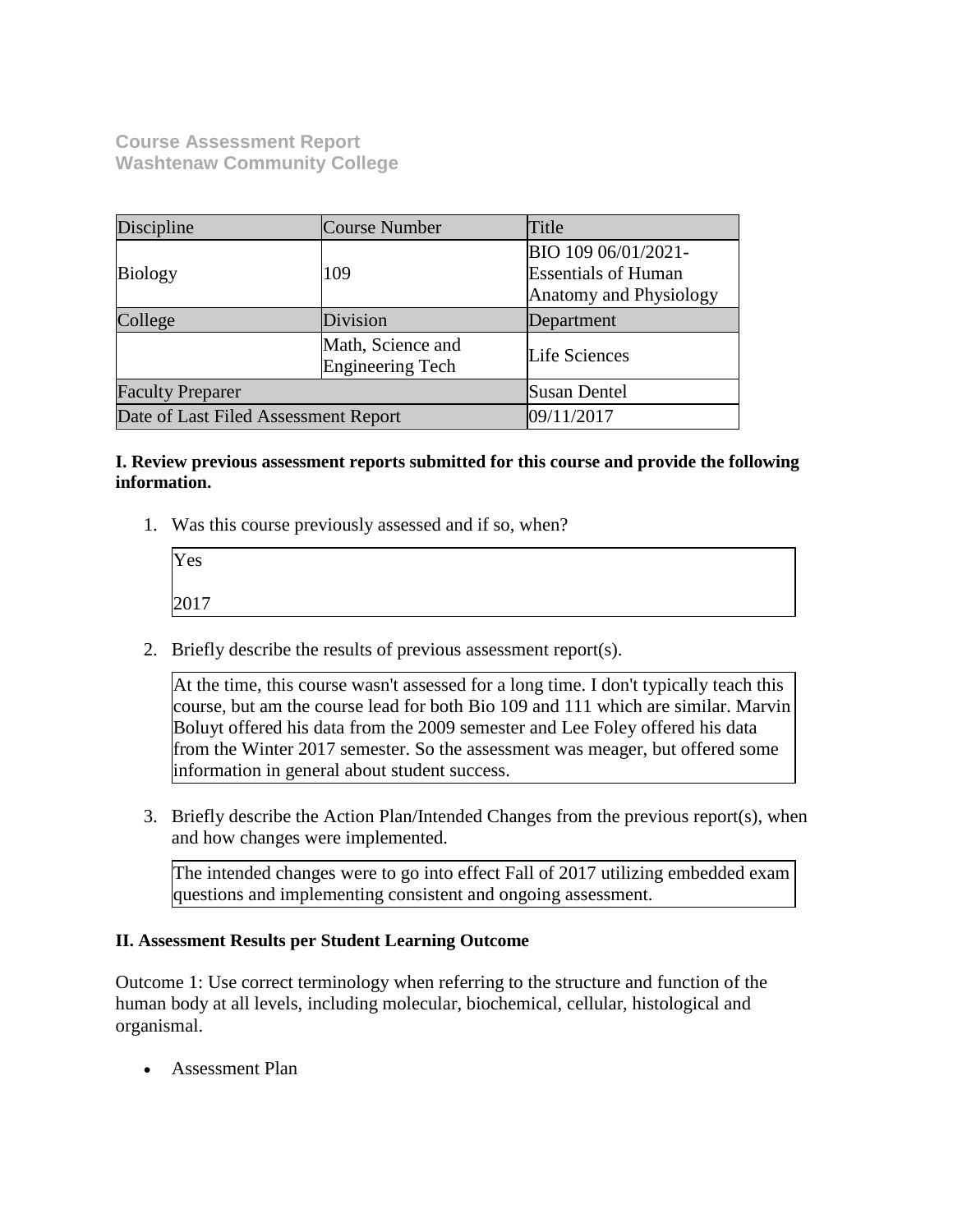- o Assessment Tool: Multiple choice and/or short answer questions on unit exam and/or cumulative final exam
- o Assessment Date: Winter 2019
- o Course section(s)/other population: All
- o Number students to be assessed: All
- o How the assessment will be scored: Answer key
- o Standard of success to be used for this assessment: 100% of the students will score 70% or higher on the pool of questions used to assess this outcome
- o Who will score and analyze the data: Department faculty
- 1. Indicate the Semester(s) and year(s) assessment data were collected for this report.

| r'all (indicate years below) below) | Winter (indicate years) | SP/SU (indicate years)<br>below) |
|-------------------------------------|-------------------------|----------------------------------|
| 2019, 2018, 2017                    | 2019, 2018              |                                  |

2. Provide assessment sample size data in the table below.

| # of students enrolled | # of students assessed |
|------------------------|------------------------|
| 263                    | 235                    |

3. If the number of students assessed differs from the number of students enrolled, please explain why all enrolled students were not assessed, e.g. absence, withdrawal, or did not complete activity.

All students who completed the assessment activity were included.

4. Describe how students from all populations (day students on campus, DL, MM, evening, extension center sites, etc.) were included in the assessment based on your selection criteria.

Students were included from all sections (which were only F2F). Data was gathered from instructors who teach Bio 109. I am the course lead for Bio 109, but I don't typically teach the course and didn't create the assessment questions used.

5. Describe the process used to assess this outcome. Include a brief description of this tool and how it was scored.

Embedded exam questions (from exams 1-5) were used for the assessment of outcome #1 which is a general outcome involved in all aspects of the course. Students were assessed on their performance of these questions using item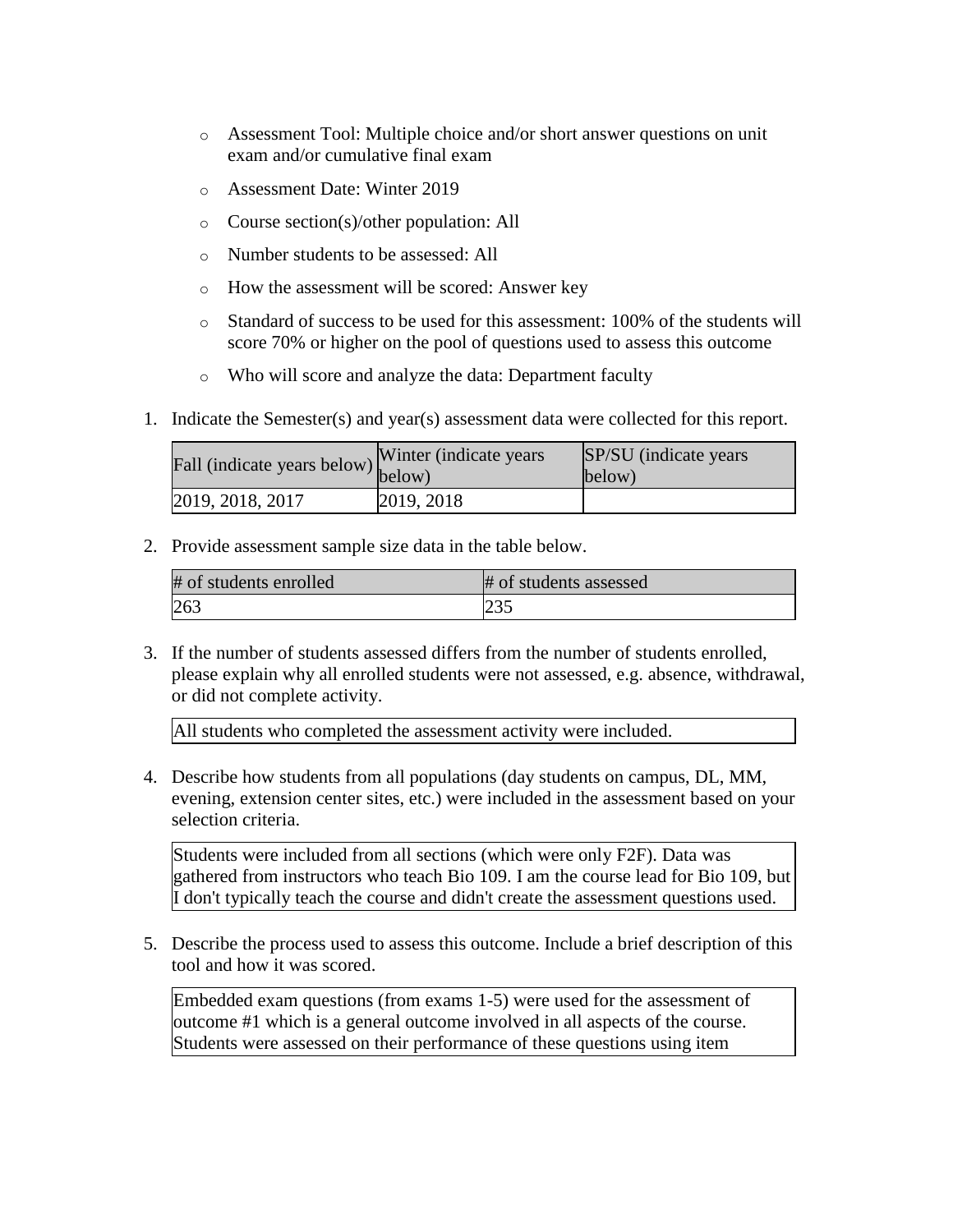analysis according to the number of correct and incorrect responses to the questions.

We recently noticed that there was an error on the master syllabus in the Standard of Success area. That will be corrected on the next master syllabus update. For this assessment we used the standard of success that was used for all of the other outcomes. (70% of the students will score 70% or higher).

6. Briefly describe assessment results based on data collected for this outcome and tool during the course assessment. Discuss the extent to which students achieved this learning outcome and indicate whether the standard of success was met for this outcome and tool.

Met Standard of Success: Yes

70% of the students scored an average of 70% or higher on the four questions for this outcome. The standard of success was successfully met.

7. Based on your interpretation of the assessment results, describe the areas of strength in student achievement of this learning outcome.

Students performed reasonably well on questions 1 and 2 which are anatomybased questions that are tested on in the beginning of the course. They seem to know their general anatomical terms.

8. Based on your analysis of student performance, discuss the areas in which student achievement of this learning outcome could be improved. If student met standard of success, you may wish to identify your plans for continuous improvement.

Students didn't perform as well on questions 3 and 4 which are also anatomy questions. Question 3 may be confusing in that choice E (both  $E \& D$ ) may be confusing to some students. Possibly question 4 was missed more frequently because it is concerning the brain and that particular test is harder than exam 1 with general anatomy questions. It also may be that choice D for question 4 (both  $B \& C$ ) is confusing to some students. One possible improvement would be to suggest question rewrites of these questions to the instructors who teach the course.

Students met the measure of success with outcome #1 although they performed better with outcome 2 and 3 which is surprising in that the material in these outcomes is more physiologically-based as opposed to basic anatomy. It might be that students were just getting used to the course content (the first few questions for outcome 1 were primarily from Exam 1).

Outcome 2: Recognize the importance of homeostasis, and how it depends on events, including gene expression, that occur at the chemical and cellular level.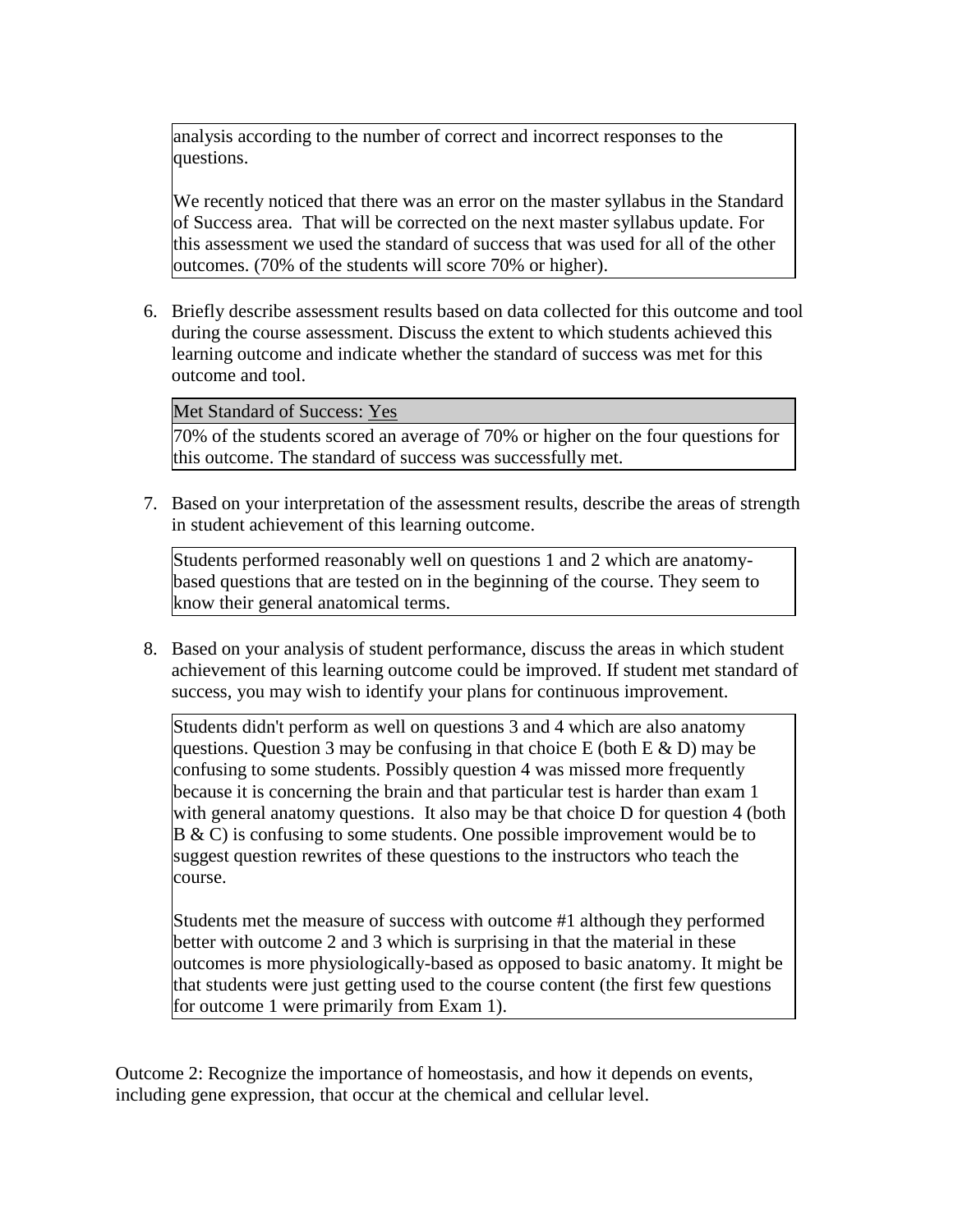- Assessment Plan
	- o Assessment Tool: Multiple choice and/or short answer questions on unit exam and/or cumulative final exam
	- o Assessment Date: Winter 2019
	- o Course section(s)/other population: All
	- o Number students to be assessed: All
	- o How the assessment will be scored: Answer key
	- o Standard of success to be used for this assessment: 100% of the students will score 70% or higher on the pool of questions used to assess this outcome
	- o Who will score and analyze the data: Department faculty
- 1. Indicate the Semester(s) and year(s) assessment data were collected for this report.

| Fall (indicate years below) below) | Winter (indicate years) | SP/SU (indicate years)<br>below) |
|------------------------------------|-------------------------|----------------------------------|
| 2019, 2018, 2017                   | 2019, 2018              | 2019                             |

2. Provide assessment sample size data in the table below.

| # of students enrolled | # of students assessed |
|------------------------|------------------------|
| 273                    | 235                    |

3. If the number of students assessed differs from the number of students enrolled, please explain why all enrolled students were not assessed, e.g. absence, withdrawal, or did not complete activity.

All students who completed the assessment activity were included.

4. Describe how students from all populations (day students on campus, DL, MM, evening, extension center sites, etc.) were included in the assessment based on your selection criteria.

Students were included from all sections (which were only F2F). Data was gathered from instructors who teach Bio 109. I am the course lead for Bio 109, but I don't typically teach the course and didn't create the assessment questions used.

5. Describe the process used to assess this outcome. Include a brief description of this tool and how it was scored.

Embedded exam questions (from exams 1-5) were used for the assessment of outcome #2 which is a general outcome involved in all aspects of the course. Students were assessed on their performance of these questions using item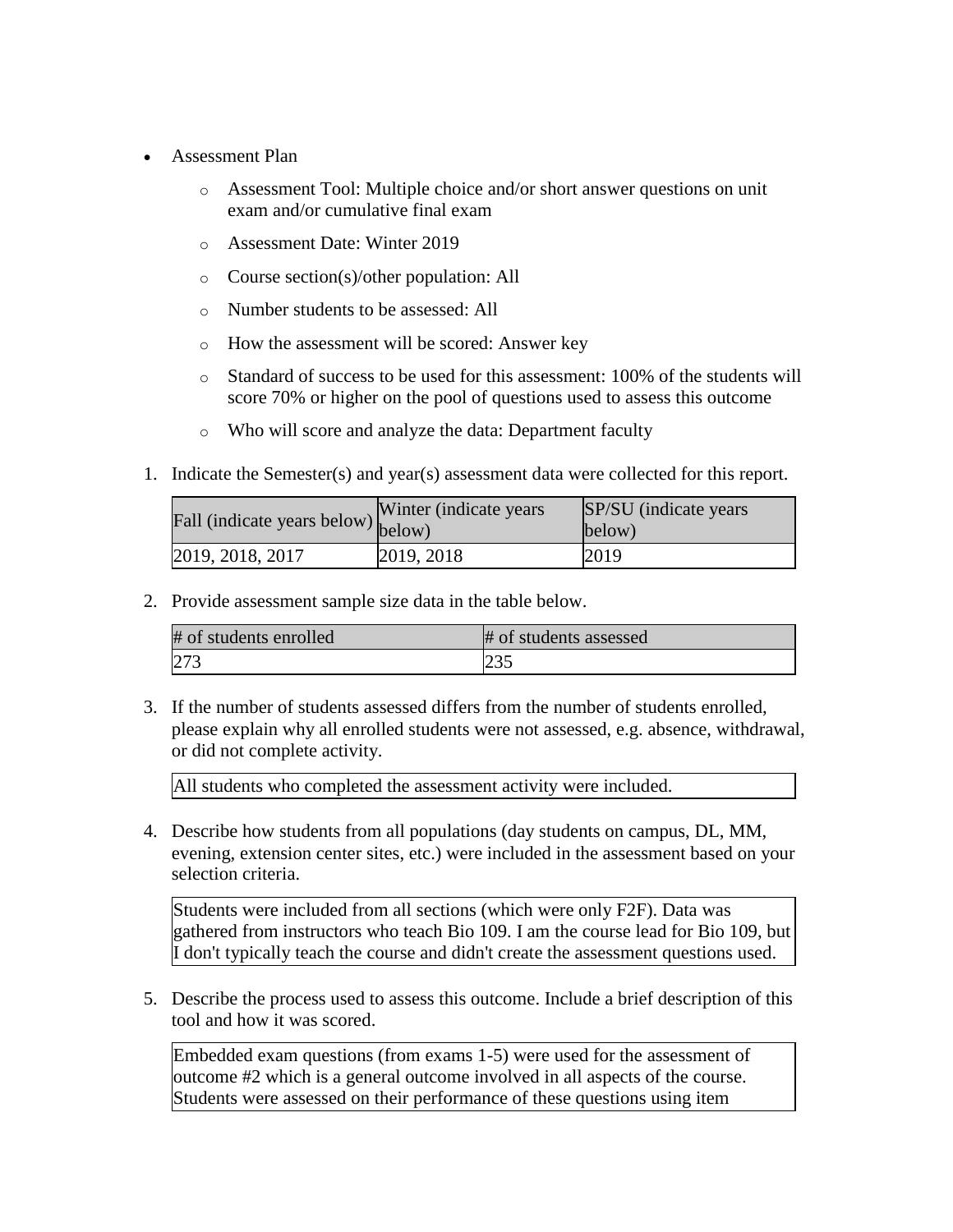analysis according to the number of correct and incorrect responses to the questions.

6. Briefly describe assessment results based on data collected for this outcome and tool during the course assessment. Discuss the extent to which students achieved this learning outcome and indicate whether the standard of success was met for this outcome and tool.

Met Standard of Success: Yes

80% of the students scored an average of 70% or higher on the four questions for this outcome. The standard of success was successfully met.

7. Based on your interpretation of the assessment results, describe the areas of strength in student achievement of this learning outcome.

From this assessment, it appears that students had a fairly decent understanding of homeostasis as it is applied throughout the course.

8. Based on your analysis of student performance, discuss the areas in which student achievement of this learning outcome could be improved. If student met standard of success, you may wish to identify your plans for continuous improvement.

Students performed well on all the questions for outcome #2 with the exception of question #6. This may be due to some kind of disconnect with students in regards to applying the term exocytosis (which they learn about in the beginning of the course) to the concept of neurotransmitter release that is studied later in the course. It might be helpful if instructors intentionally revisit these early terms in context with later topics.

Outcome 3: Identify the major organ systems, their structures, and how those structures function to maintain homeostasis.

- Assessment Plan
	- o Assessment Tool: Multiple choice and/or short answer questions on unit exam and/or cumulative final exam
	- o Assessment Date: Winter 2019
	- o Course section(s)/other population: All
	- o Number students to be assessed: All
	- o How the assessment will be scored: Answer key
	- $\circ$  Standard of success to be used for this assessment: 100% of the students will score 70% or higher on the pool of questions used to assess this outcome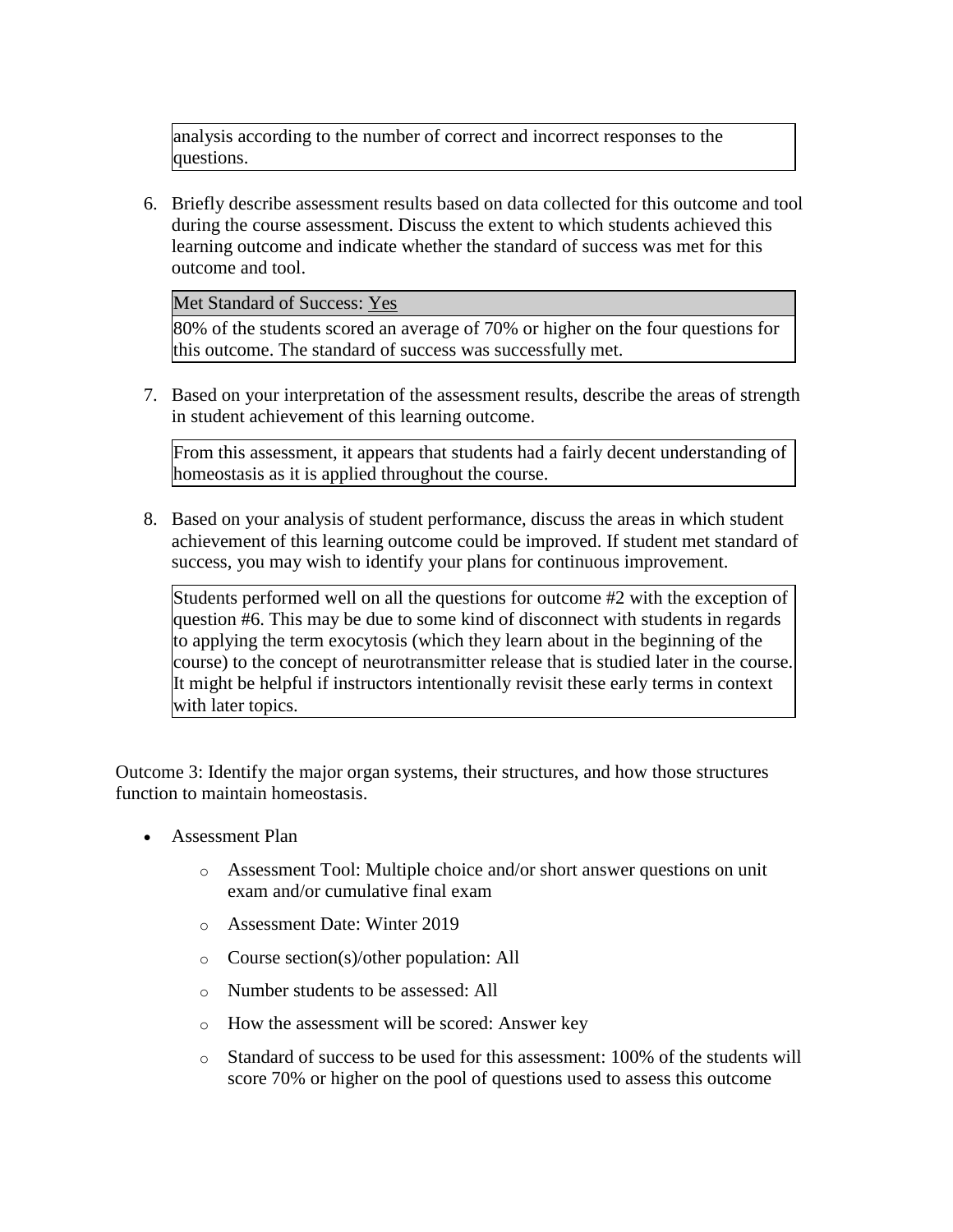- o Who will score and analyze the data: Department faculty
- 1. Indicate the Semester(s) and year(s) assessment data were collected for this report.

| <i><u><b>Addu</b></u></i> (indicate years below) below) | Winter (indicate years) | SP/SU (indicate years)<br>below) |
|---------------------------------------------------------|-------------------------|----------------------------------|
| 2019, 2018, 2017                                        | 2018, 2019              | 2019                             |

2. Provide assessment sample size data in the table below.

| # of students enrolled | # of students assessed |
|------------------------|------------------------|
| 273                    |                        |

3. If the number of students assessed differs from the number of students enrolled, please explain why all enrolled students were not assessed, e.g. absence, withdrawal, or did not complete activity.

All students who completed the assessment activity were included.

4. Describe how students from all populations (day students on campus, DL, MM, evening, extension center sites, etc.) were included in the assessment based on your selection criteria.

Students were included from all sections (which were only F2F). Data was gathered from instructors who teach Bio 109. I am the course lead for Bio 109, but I don't typically teach the course and didn't create the assessment questions used.

5. Describe the process used to assess this outcome. Include a brief description of this tool and how it was scored.

Embedded exam questions (from exams 1-5) were used for the assessment of outcome #3 which is a general outcome involved in all aspects of the course. Students were assessed on their performance of these questions using item analysis according to the number of correct and incorrect responses to the questions.

6. Briefly describe assessment results based on data collected for this outcome and tool during the course assessment. Discuss the extent to which students achieved this learning outcome and indicate whether the standard of success was met for this outcome and tool.

## Met Standard of Success: Yes

73% of the students scored an average of 70% or higher on the four questions for this outcome. The standard of success was successfully met.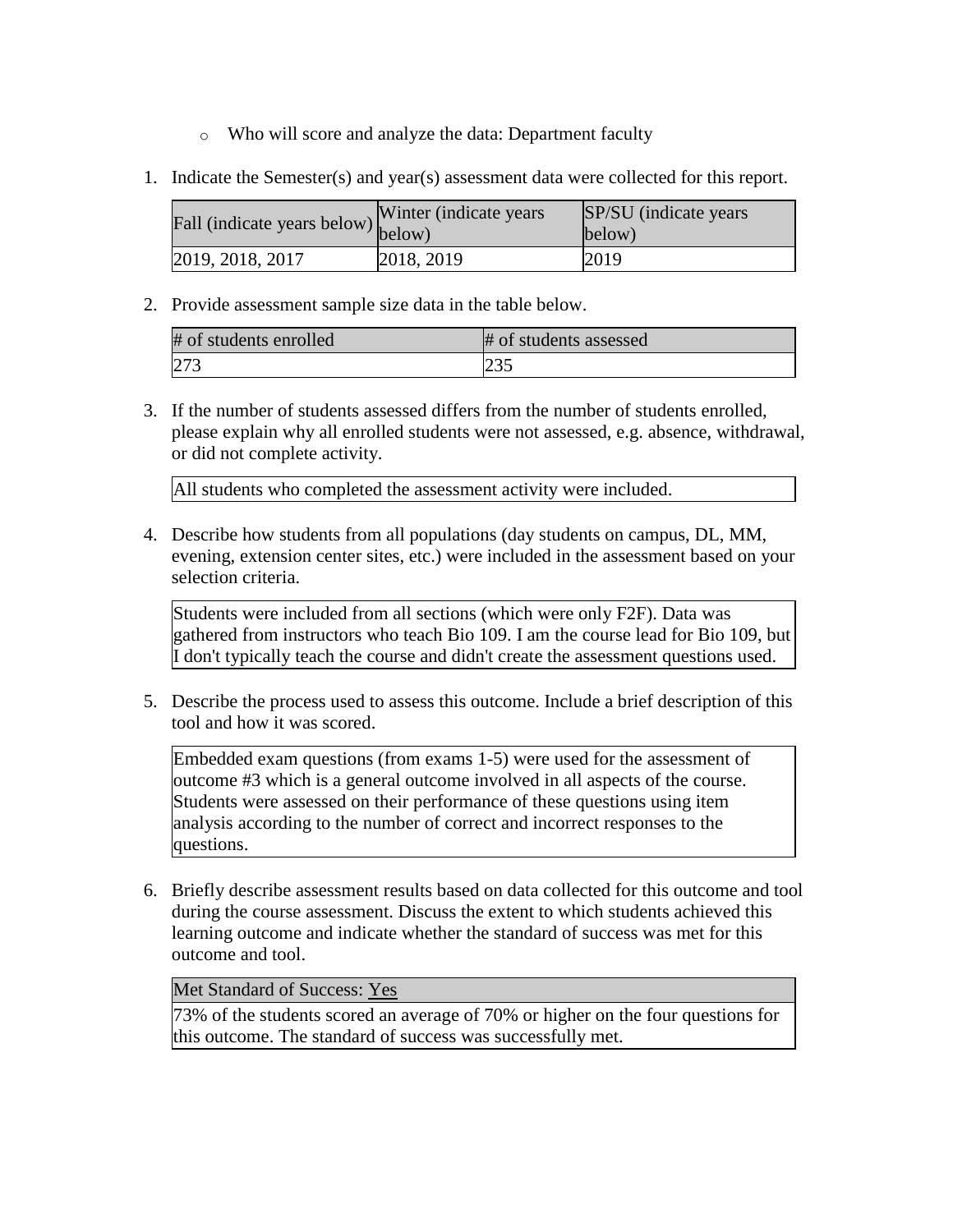7. Based on your interpretation of the assessment results, describe the areas of strength in student achievement of this learning outcome.

Students met the measure of success with this outcome. They performed well on question #9 which is a very straight forward terminology question.

8. Based on your analysis of student performance, discuss the areas in which student achievement of this learning outcome could be improved. If student met standard of success, you may wish to identify your plans for continuous improvement.

Students didn't perform as well on questions 10, 11 and 12. Question 10 could be written differently and may be confusing to students in that they could easily choose for a correct answer myofibril and sarcomere. A better question for 10 could be substituted. Question 11 and 12 are questions that promote a deeper thought-process. Instructors could be encouraged to help students to practice with more application of their knowledge.

Outcome 4: Demonstrate proficiency in lab-based skills.

- Assessment Plan
	- o Assessment Tool: Lab quiz consisting of multiple choice or short answer question
	- o Assessment Date: Winter 2019
	- o Course section(s)/other population: All
	- o Number students to be assessed: All
	- o How the assessment will be scored: Answer key
	- o Standard of success to be used for this assessment: 100% of the students will score 70% or higher on the pool of questions used to assess this outcome
	- o Who will score and analyze the data: Department faculty
- 1. Indicate the Semester(s) and year(s) assessment data were collected for this report.

| Fall (indicate years below) below) | Winter (indicate years) | SP/SU (indicate years)<br>below) |
|------------------------------------|-------------------------|----------------------------------|
| 2019, 2018, 2017                   | 2019, 2018              | 2019                             |

2. Provide assessment sample size data in the table below.

| # of students enrolled | # of students assessed |
|------------------------|------------------------|
| 273                    |                        |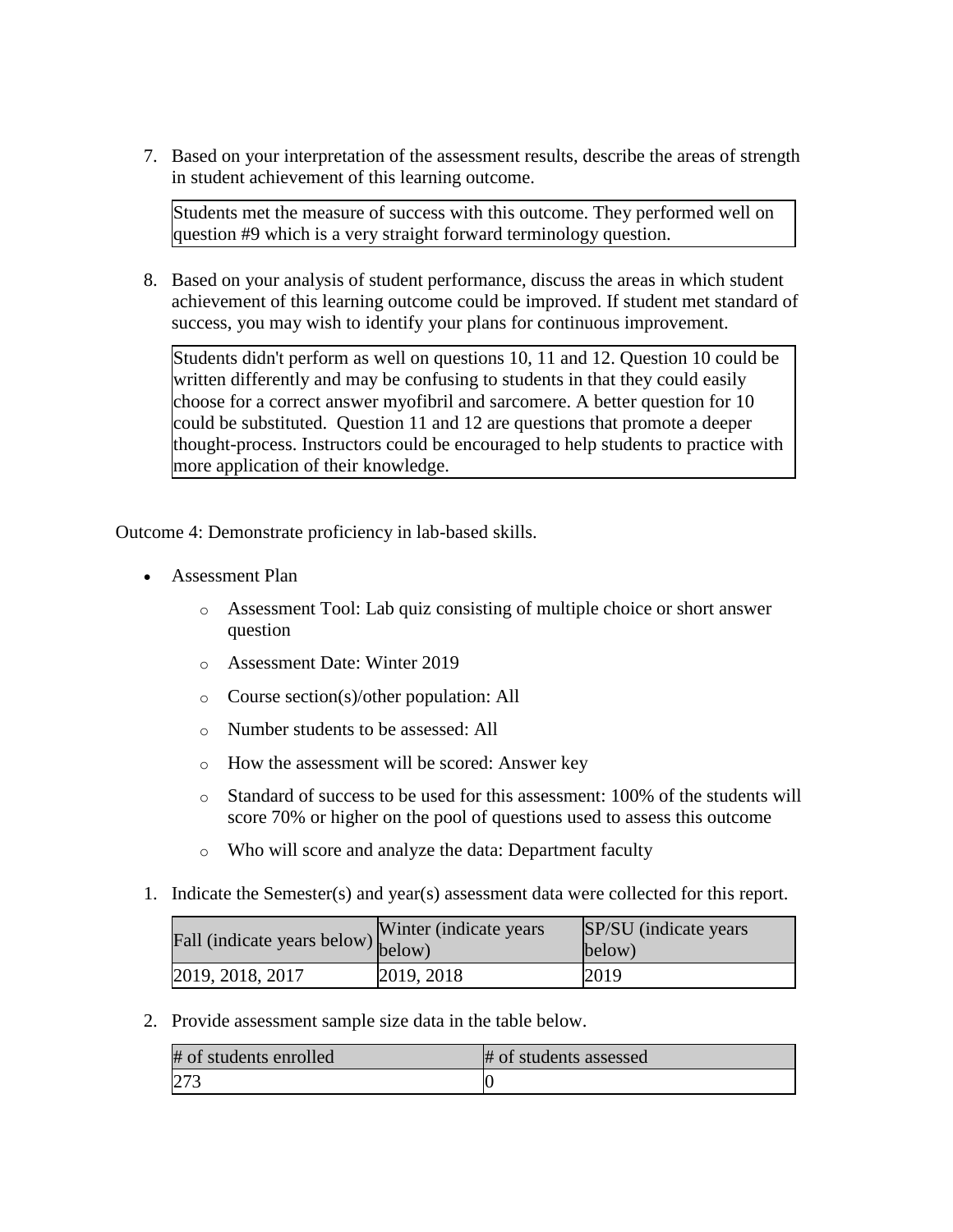3. If the number of students assessed differs from the number of students enrolled, please explain why all enrolled students were not assessed, e.g. absence, withdrawal, or did not complete activity.

There was no assessment done for the lab portion of this course.

4. Describe how students from all populations (day students on campus, DL, MM, evening, extension center sites, etc.) were included in the assessment based on your selection criteria.

There was no assessment done for the lab portion of this course.

5. Describe the process used to assess this outcome. Include a brief description of this tool and how it was scored.

There was no assessment done for the lab portion of this course.

6. Briefly describe assessment results based on data collected for this outcome and tool during the course assessment. Discuss the extent to which students achieved this learning outcome and indicate whether the standard of success was met for this outcome and tool.

Met Standard of Success: No

There was no assessment done for the lab portion of this course.

7. Based on your interpretation of the assessment results, describe the areas of strength in student achievement of this learning outcome.

There was no assessment done for the lab portion of this course.

8. Based on your analysis of student performance, discuss the areas in which student achievement of this learning outcome could be improved. If student met standard of success, you may wish to identify your plans for continuous improvement.

There was no assessment done for the lab portion of this course. It would be good to have instructors who teach the course develop lab assessment questions.

## **III. Course Summary and Intended Changes Based on Assessment Results**

1. Based on the previous report's Intended Change(s) identified in Section I above, please discuss how effective the changes were in improving student learning.

Embedded exam questions were assessed with all sections whereas previously the questions were chosen randomly in only two sections. So already, this is a good improvement in the assessment process. Also, assessment was done pretty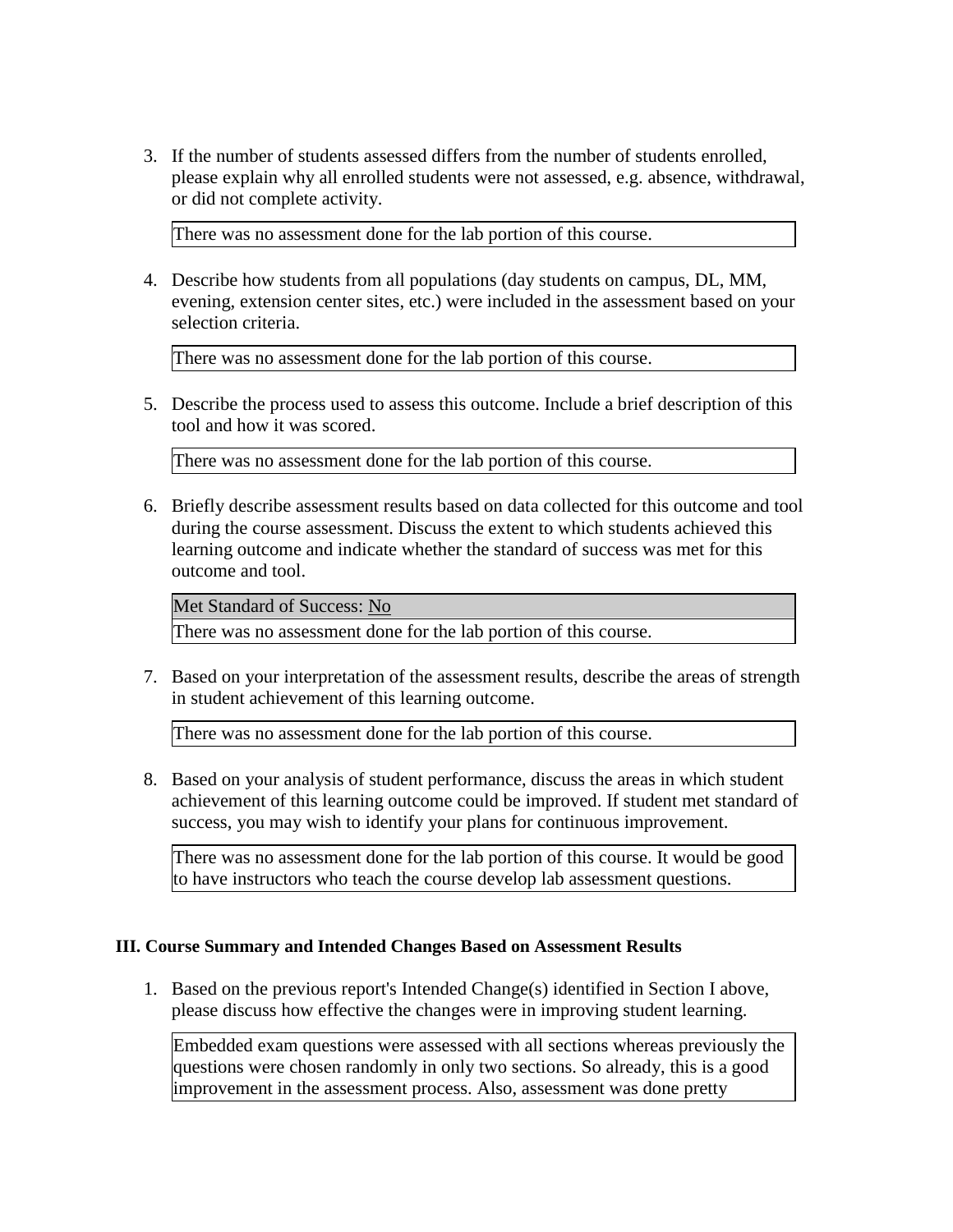regularly with the exception of summer semesters as well as no assessment was done as of Winter 2020 to the present due to the pandemic in which assessment data was not collected (inconsistency of course format and bigger instructional stress).

2. Describe your overall impression of how this course is meeting the needs of students. Did the assessment process bring to light anything about student achievement of learning outcomes that surprised you?

This course seems to be meeting the needs of students; however, there did seem to be a high rate of student withdrawal in a few sections. It was surprising that students performed better on physiology-based questions. Instructors may need to focus a bit more on anatomy.

3. Describe when and how this information, including the action plan, was or will be shared with Departmental Faculty.

I will be communicating with the course instructors as well as my department about the findings of this assessment in Fall of 2021.

4.

Intended Change(s)

| Intended Change        | Description of the<br>change                                                                                                                                                                                                                                                                                                                                            | Rationale                                                                                                                                                                           | Implementation<br>Date |
|------------------------|-------------------------------------------------------------------------------------------------------------------------------------------------------------------------------------------------------------------------------------------------------------------------------------------------------------------------------------------------------------------------|-------------------------------------------------------------------------------------------------------------------------------------------------------------------------------------|------------------------|
| <b>Assessment Tool</b> | I would like to<br>suggest a few<br>rewrite of questions.<br>It would be useful<br>to see a few more<br>a more diverse<br>blend of questions<br>for each outcome.<br>In addition, I will<br>suggest to Bio 109<br>instructors that they and type would<br>develop some lab<br>assessment<br>questions so this<br>outcome could be<br>assessed as well in<br>the future. | Assessment<br>questions as well as questions need to be<br>clearer and less<br>confusing to<br>students.<br>Assessment<br>question number<br>allow for better<br>assessment insight | 2021                   |
| <b>Assessment Tool</b> | Change the standard The current<br>of success to 70%<br>of the students will                                                                                                                                                                                                                                                                                            | standard of success<br>does not work for                                                                                                                                            | 2022                   |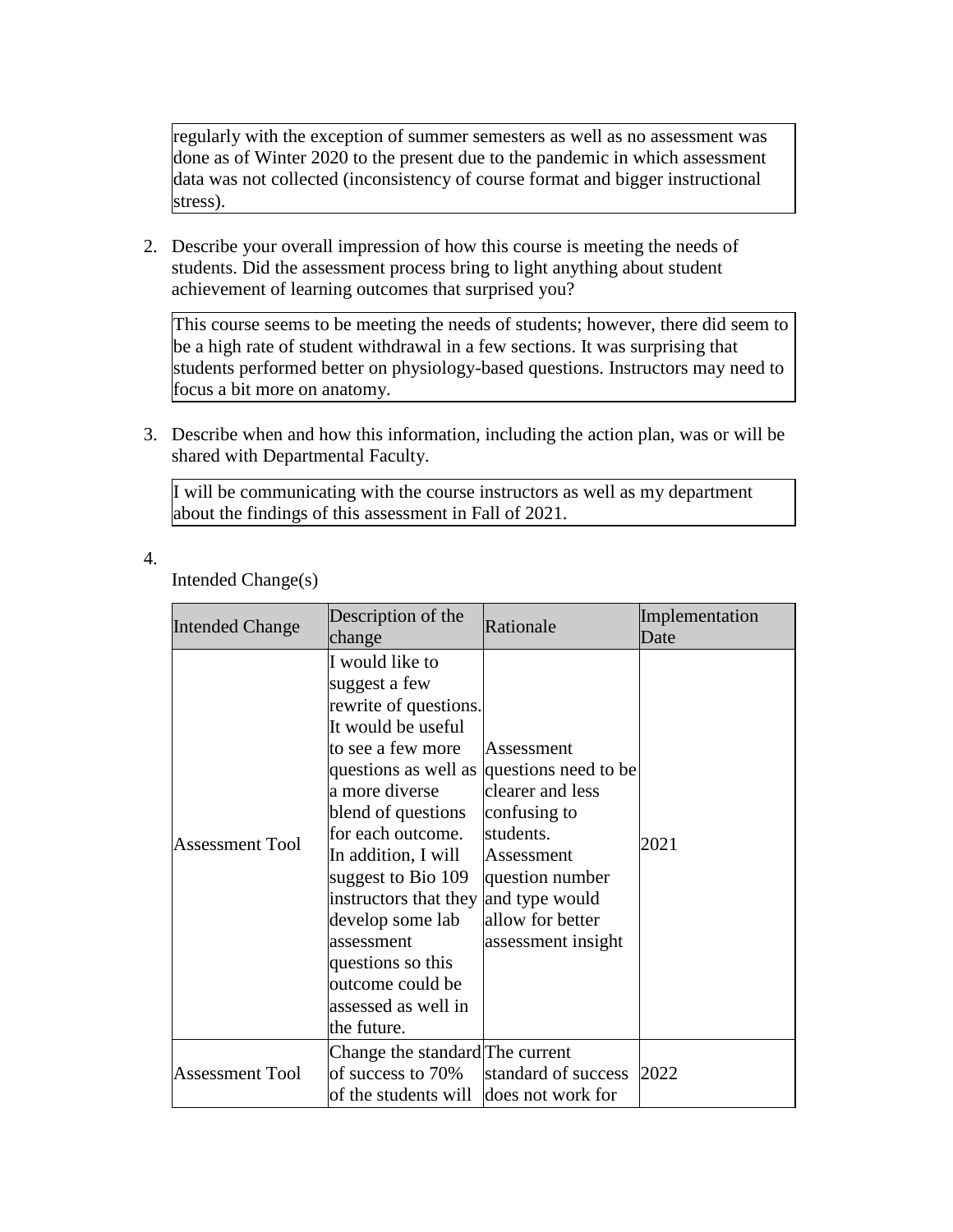|                                    | score 70% or higher this course. This                                                                                                                                                                                                                                  |                                                                                                                                                           |      |
|------------------------------------|------------------------------------------------------------------------------------------------------------------------------------------------------------------------------------------------------------------------------------------------------------------------|-----------------------------------------------------------------------------------------------------------------------------------------------------------|------|
|                                    | for all outcomes.                                                                                                                                                                                                                                                      | will be a more                                                                                                                                            |      |
|                                    |                                                                                                                                                                                                                                                                        | reasonable standard.                                                                                                                                      |      |
| Other: Instructional<br>Strategies | It would be<br>beneficial to<br>encourage<br>instructors to make Students do well<br>more connections<br>between beginning<br>terminology and<br>concepts that are<br>covered later in the<br>course. It would<br>also be useful for<br>instructors to<br>include more | with practice<br>questions/exercises<br>in order to make<br>more connections<br>and be able to more<br>effectively handle<br>difficult exam<br>questions. | 2021 |
|                                    | student practice<br>exercises.                                                                                                                                                                                                                                         |                                                                                                                                                           |      |

5. Is there anything that you would like to mention that was not already captured?

Everything was captured in the previous questions.

# **III. Attached Files**

[Bio 109 Assessment Data](documents/Bio%20109_ASSESS_2017-19.xlsx) [Embedded Exam Questions](documents/Embedded%20Exam%20Assessment%20Questions%20for%20Bio%20109.docx)

| <b>Faculty/Preparer:</b>                                        | Susan Dentel Date: 08/11/2021      |  |
|-----------------------------------------------------------------|------------------------------------|--|
| <b>Department Chair:</b>                                        | Anne Heise <b>Date:</b> 08/12/2021 |  |
| <b>Dean:</b>                                                    | Victor Vega Date: $08/18/2021$     |  |
| <b>Assessment Committee Chair: Shawn Deron Date: 10/26/2021</b> |                                    |  |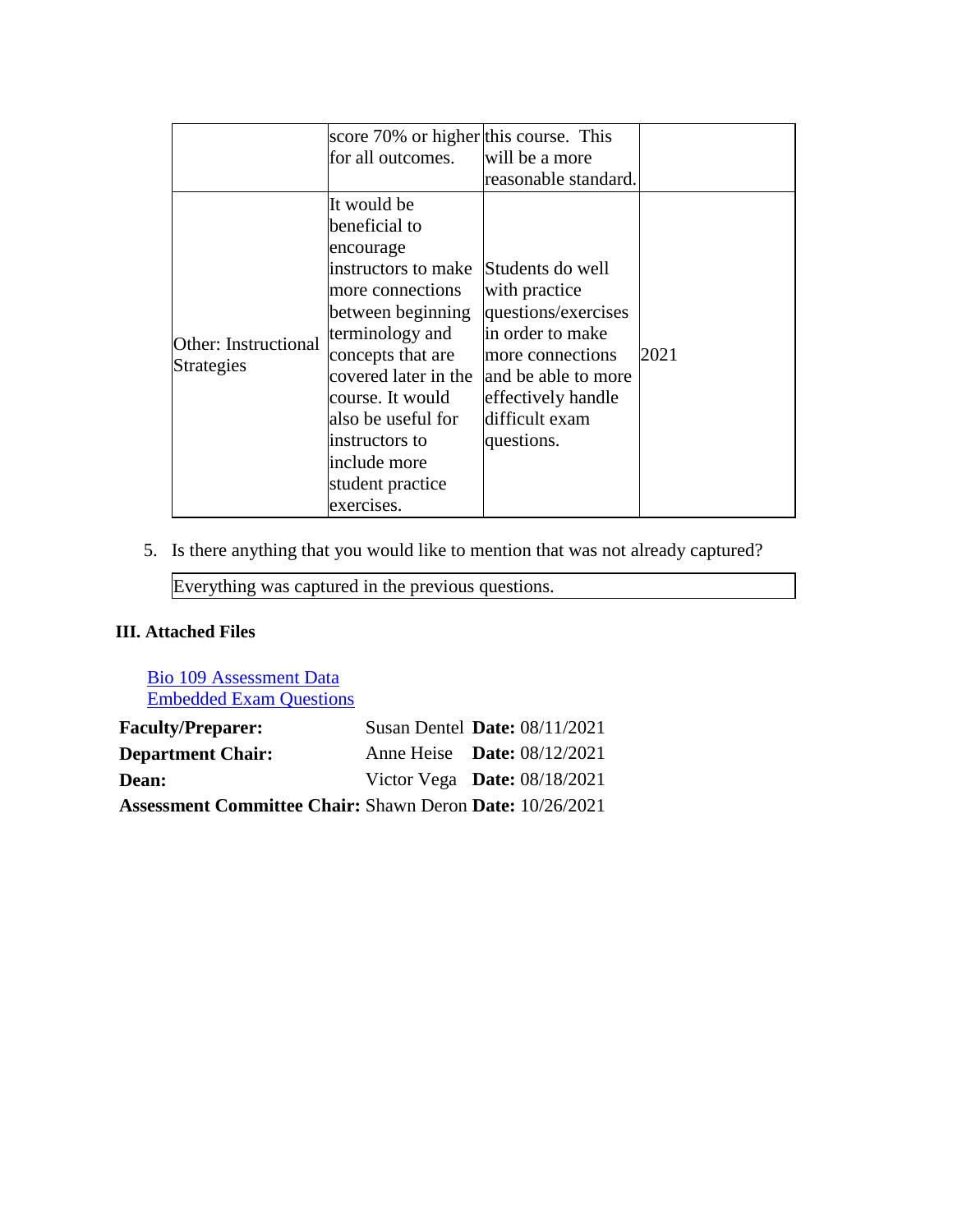**Course Assessment Report Washtenaw Community College**

| Discipline                                   | Course Number | Title                                                                       |
|----------------------------------------------|---------------|-----------------------------------------------------------------------------|
| <b>Biology</b>                               | 109           | BIO 109 05/22/2017-<br><b>Essentials of Human</b><br>Anatomy and Physiology |
| Division                                     | Department    | <b>Faculty Preparer</b>                                                     |
| Math, Science and<br><b>Engineering Tech</b> | Life Sciences | <b>Susan Dentel</b>                                                         |
| Date of Last Filed Assessment Report         |               |                                                                             |

## **I. Assessment Results per Student Learning Outcome**

Outcome 1: Use correct terminology when referring to the structure and function of the human body at all levels, including molecular, biochemical, cellular, histological and organismal.

- Assessment Plan
	- o Assessment Tool: Multiple choice and/or short answer questions on unit exam and/or cumulative final exam
	- o Assessment Date: Winter 2016
	- o Course section(s)/other population: all
	- o Number students to be assessed: all
	- o How the assessment will be scored: item analysis
	- o Standard of success to be used for this assessment: 70% of students will score at least 70%.
	- o Who will score and analyze the data: department faculty
- 1. Indicate the Semester(s) and year(s) assessment data were collected for this report.

| rall (indicate years below) below) | Winter (indicate years) | <b>SP/SU</b> (indicate years)<br>below) |
|------------------------------------|-------------------------|-----------------------------------------|
| 2009                               | 2017                    |                                         |

2. Provide assessment sample size data in the table below.

| # of students enrolled | # of students assessed |
|------------------------|------------------------|
| 128                    | 6 <sup>7</sup>         |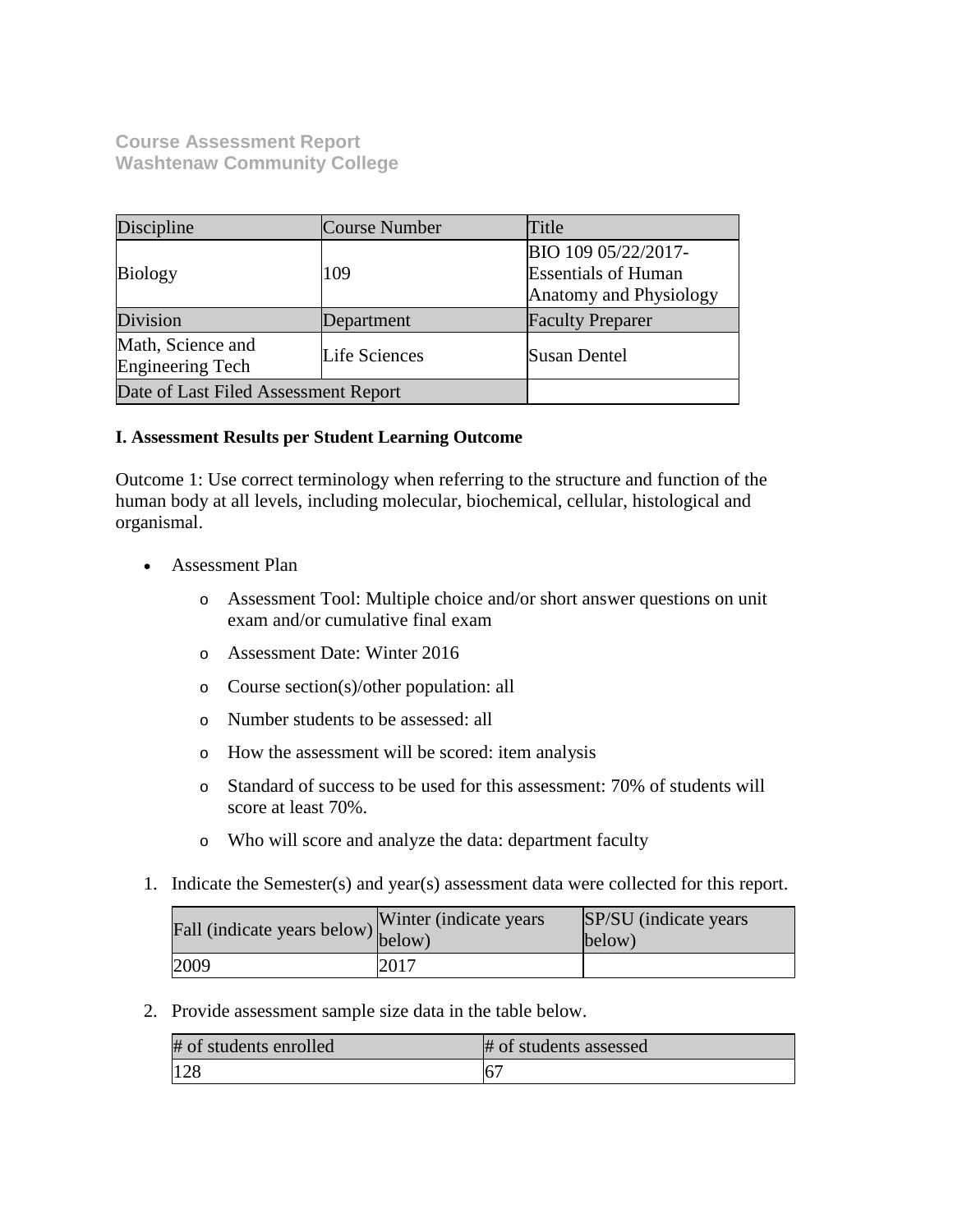3. If the number of students assessed differs from the number of students enrolled, please explain why all enrolled students were not assessed, e.g. absence, withdrawal, or did not complete activity.

An average of 67 students completed the exam assessments regarding the knowledge for outcome #1. I utilized the sections that faculty had available for me to do the assessment.

4. Describe how students from all populations (day students on campus, DL, MM, evening, extension center sites, etc.) were included in the assessment based on your selection criteria.

Two sections of Bio 109 are normally offered during the fall and winter semesters. This assessment includes data from one section from a fall semester and one section from a winter semester. Both of these sections were regular face to face sections. I combined the old and the new data for this outcome.

5. Describe the process used to assess this outcome. Include a brief description of this tool and how it was scored.

The first outcome is a relatively general one and is involved in all aspects of the course. I used the questions provided to me that related to this outcome from exams 1 through 5 (from both semesters). Students were assessed on their performance of these questions. Item analysis was performed.

6. Briefly describe assessment results based on data collected for this outcome and tool during the course assessment. Discuss the extent to which students achieved this learning outcome and indicate whether the standard of success was met for this outcome and tool.

## Met Standard of Success: No

65% of the students (21 out of 32) scored more than 70% on the 9 questions for this outcome. The standard for success was not met.

7. Based on your interpretation of the assessment results, describe the areas of strength in student achievement of this learning outcome.

Students didn't perform well overall, but did come close to reaching the measurement of success on outcome #1. Bio 109 is almost identical to Bio 111 with the exception that there is a little more coverage in muscular anatomy due to a special emphasis for students in the PTA and radiology programs. In Bio 111, students typically perform about the same as what is seen in this result. From this assessment, it appears that students performed decently with simple terminology questions, but didn't perform as well with higher-level Bloom terminology-based questions.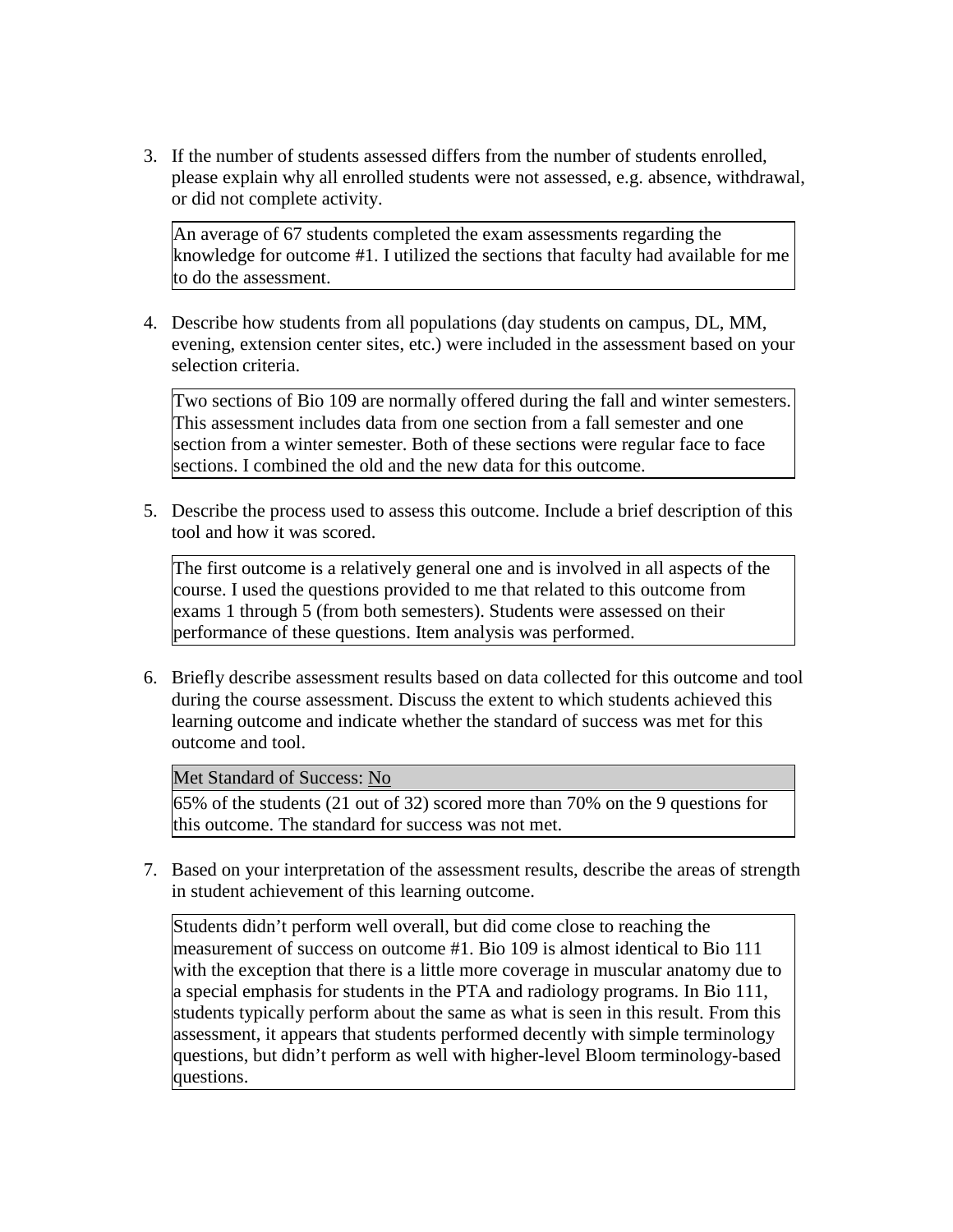8. Based on your analysis of student performance, discuss the areas in which student achievement of this learning outcome could be improved. If student met standard of success, you may wish to identify your plans for continuous improvement.

There are some questions used for outcome #1 in which less than 70% of the students answered the question correctly. Further analysis would be needed in future assessments to determine:

- 1. If the questions are poorly written. In this case, the solution would be to either discard the questions or rewrite them.
- 2. If the questions were decent, but perhaps difficult for the students, then adjustment of teaching would be needed. More emphasis in lecture, more practice and class discussion regarding the question topics might be needed.
- 3. Determine if the questions are truly indicative and relevant to the outcomes.

This data is questionable based on how it was collected and analyzed. In the future, a larger sample size taken over time should be used, the same questions should be used for all student sections as well as the same number of questions assessed per outcome and per student section. In addition, there will be more accurate and specific knowledge regarding the number of students enrolled and assessed. In terms of pedagogy, it seems important that instructors provide students with more practice with critical thinking and higher level question interpretation as well as more emphasis in lecture on these topics and more classroom discussion.

Outcome 2: Identify and explain the importance of homeostasis, and how it depends on events, including gene expression, that occur at the chemical and cellular level.

- Assessment Plan
	- o Assessment Tool: Multiple choice and/or short answer questions on unit exam and/or cumulative final exam
	- o Assessment Date: Winter 2016
	- o Course section(s)/other population: all
	- o Number students to be assessed: all
	- o How the assessment will be scored: item analysis
	- o Standard of success to be used for this assessment: 70% of students will score at least 70%.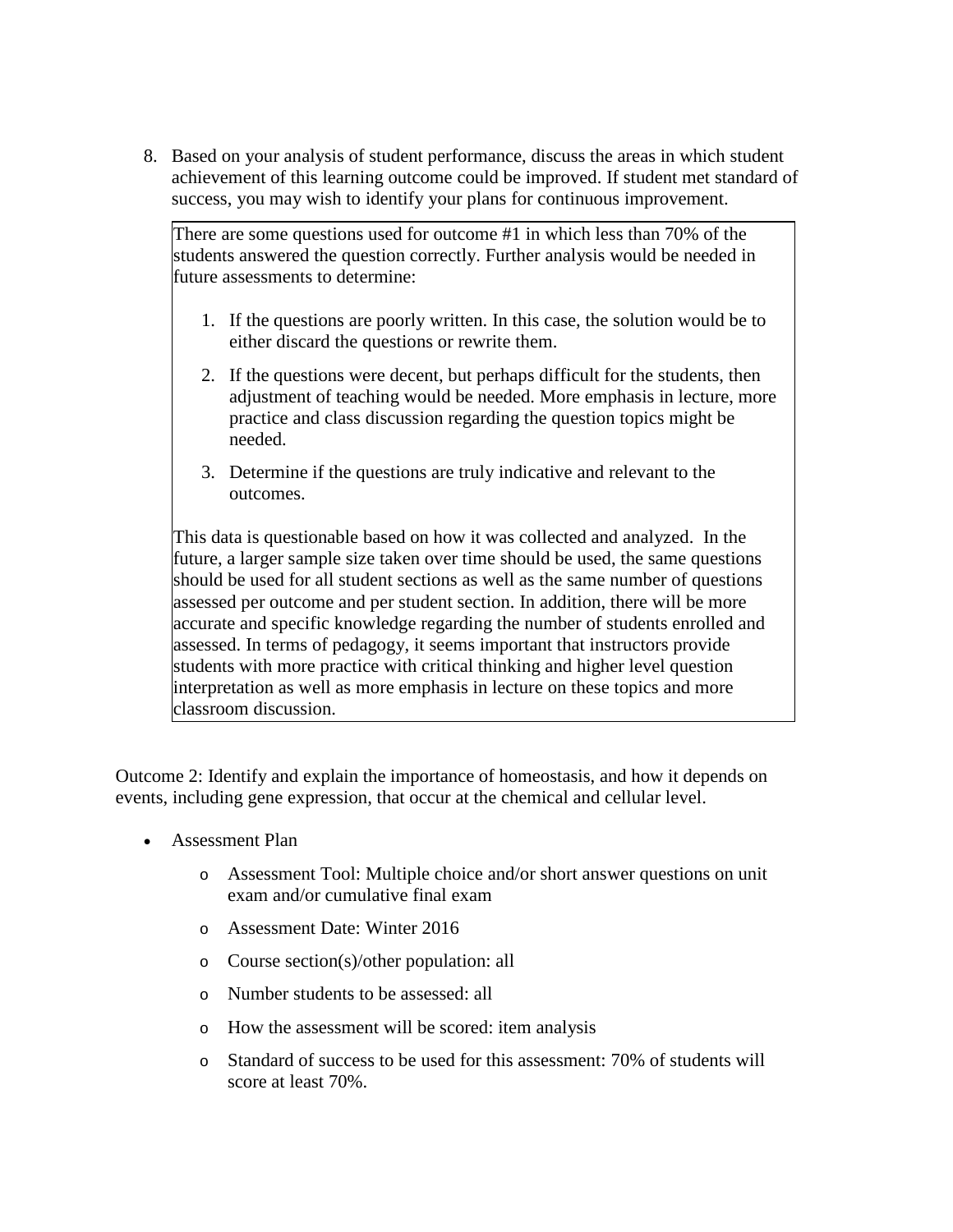- o Who will score and analyze the data: department faculty
- 1. Indicate the Semester(s) and year(s) assessment data were collected for this report.

| $\angle$ $\angle$ all (indicate years below) below) | Winter (indicate years) | SP/SU (indicate years)<br>below) |
|-----------------------------------------------------|-------------------------|----------------------------------|
| 2009                                                | 2017                    |                                  |

2. Provide assessment sample size data in the table below.

| # of students enrolled | # of students assessed |
|------------------------|------------------------|
| 128                    | 6:                     |

3. If the number of students assessed differs from the number of students enrolled, please explain why all enrolled students were not assessed, e.g. absence, withdrawal, or did not complete activity.

An average of 65 students completed the exam assessments regarding the knowledge for outcome #1. I performed this assessment based on data given to me by these particular sections.

4. Describe how students from all populations (day students on campus, DL, MM, evening, extension center sites, etc.) were included in the assessment based on your selection criteria.

Two sections of Bio 109 are normally offered during the fall and winter semesters. This assessment includes data from one section from a fall semester and one section from a winter semester. Both of these sections were regular face to face sections. I combined the old and the new data for this outcome.

5. Describe the process used to assess this outcome. Include a brief description of this tool and how it was scored.

The second outcome is a relatively general one and is involved in all aspects of the course. I used the questions provided to me that related to this outcome from exams 1 through 5 (from both semesters). Students were assessed on their performance of these questions. Item analysis was performed.

6. Briefly describe assessment results based on data collected for this outcome and tool during the course assessment. Discuss the extent to which students achieved this learning outcome and indicate whether the standard of success was met for this outcome and tool.

## Met Standard of Success: No

68% of the students (20 out of 30) scored more than 70% on the 11 questions for this outcome. The standard for success was not met.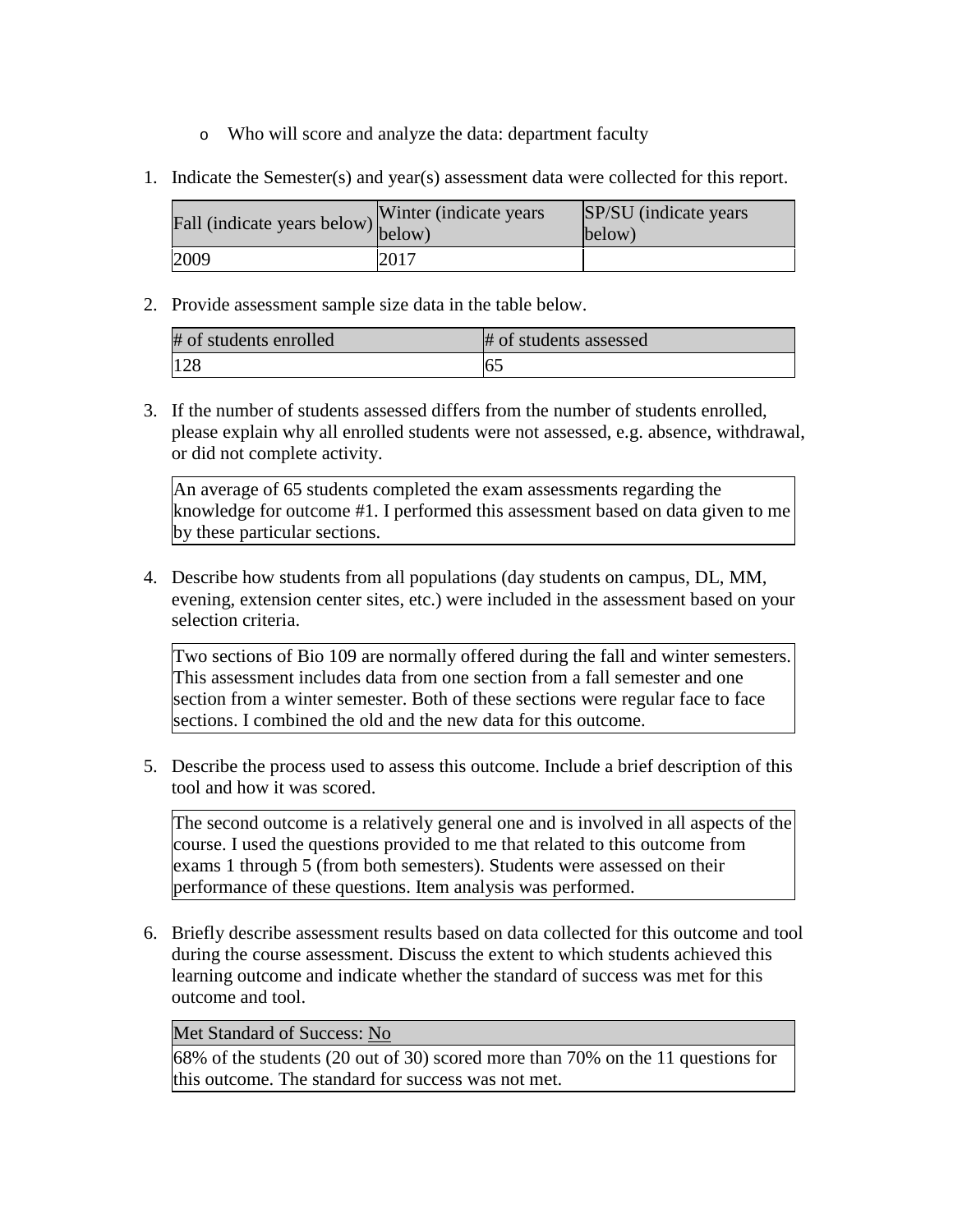7. Based on your interpretation of the assessment results, describe the areas of strength in student achievement of this learning outcome.

Students didn't perform well overall, but did come close to reaching the measurement of success on outcome #2. Bio 109 is almost identical to Bio 111 with the exception that there is a little more coverage in muscular anatomy due to a special emphasis for students in the PTA and radiology programs. In Bio 111, students typically perform about the same or better on this outcome. From this assessment, it appears that students had a fairly decent understanding of homeostasis, but perhaps struggled with higher level questions that involved multiple steps in mentally coming up with an answer or perhaps misunderstood the language used in the question.

8. Based on your analysis of student performance, discuss the areas in which student achievement of this learning outcome could be improved. If student met standard of success, you may wish to identify your plans for continuous improvement.

There are some questions used for outcome #2 in which less than 70% of the students answered the question correctly. Further analysis would be needed in future assessments to determine:

- 1. If the questions are poorly written. In this case, the solution would be to either discard the questions or rewrite them.
- 2. If the questions were decent, but perhaps difficult for the students, then adjustment of teaching would be needed. More emphasis in lecture, more practice and class discussion regarding the question topics might be needed.
- 3. Determine if the questions are truly indicative and relevant to the outcomes.

This data is questionable based on how it was collected and analyzed. In the future, a larger sample size taken over time should be used, the same questions should be used for all student sections as well as the same number of questions assessed per outcome and per student section. In addition, there will be more accurate and specific knowledge regarding the number of students enrolled and assessed. In terms of pedagogy, it seems important that instructors provide students with more practice with critical thinking and higher level question interpretation as well as more emphasis in lecture on these topics and more classroom discussion.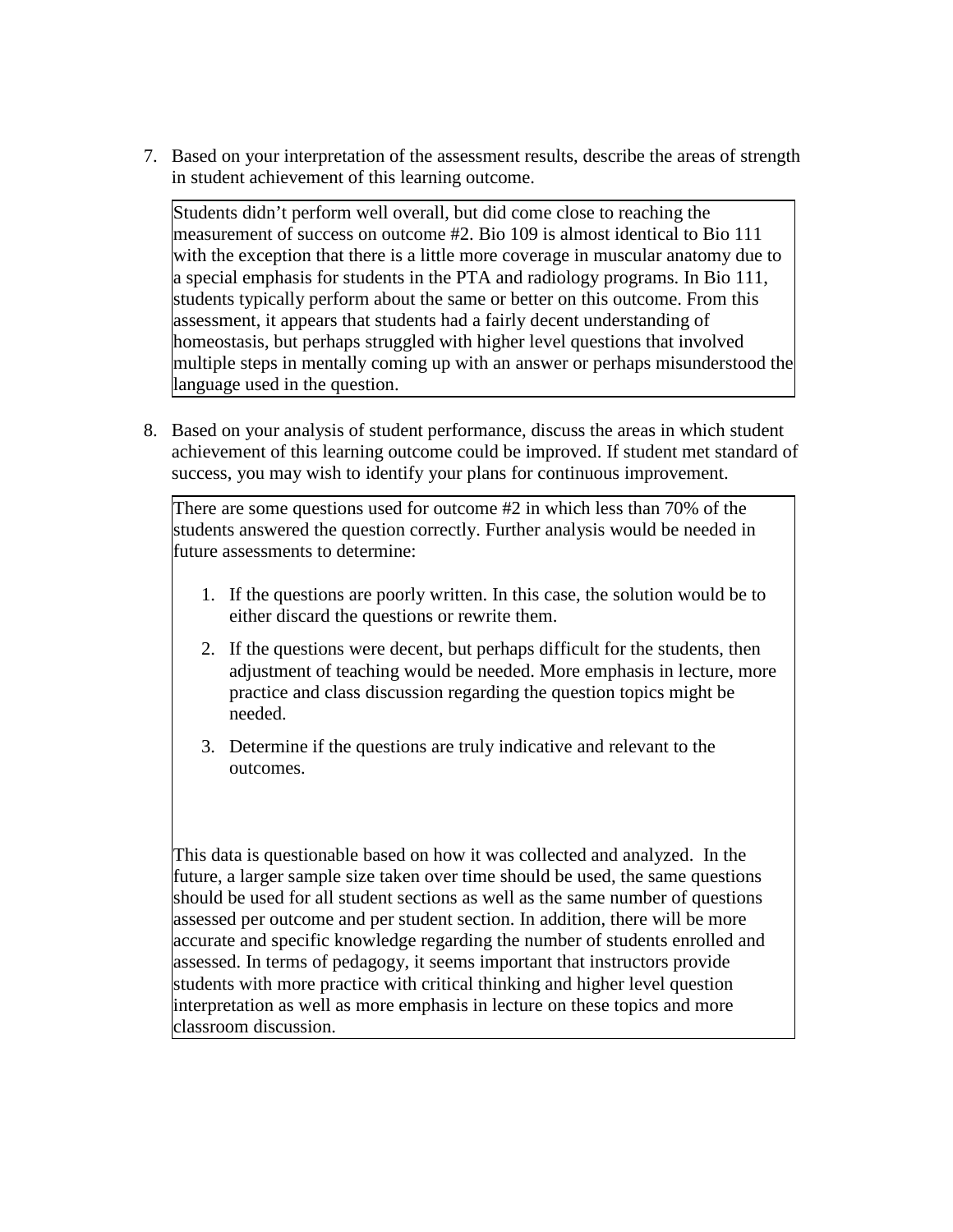Outcome 3: Identify the structural organization of the human body, including types of cells, tissues, body cavities, and organs.

- Assessment Plan
	- o Assessment Tool: Multiple choice and/or short answer questions on unit exam and/or cumulative final exam
	- o Assessment Date: Winter 2016
	- o Course section(s)/other population: all
	- o Number students to be assessed: all
	- o How the assessment will be scored: item analysis
	- o Standard of success to be used for this assessment: 70% of students will score at least 70%.
	- o Who will score and analyze the data: department faculty
- 1. Indicate the Semester(s) and year(s) assessment data were collected for this report.

| rall (indicate years below) below) | Winter (indicate years) | SP/SU (indicate years)<br>below) |
|------------------------------------|-------------------------|----------------------------------|
| 2009                               | 2017                    |                                  |

2. Provide assessment sample size data in the table below.

| # of students enrolled | # of students assessed |
|------------------------|------------------------|
| 128                    | 68                     |

3. If the number of students assessed differs from the number of students enrolled, please explain why all enrolled students were not assessed, e.g. absence, withdrawal, or did not complete activity.

An average of 68 students completed the exam assessments regarding the knowledge for outcome #3. I performed the assessment according to the data that was provided to me from these particular sections.

4. Describe how students from all populations (day students on campus, DL, MM, evening, extension center sites, etc.) were included in the assessment based on your selection criteria.

Two sections of Bio 109 are normally offered during the fall and winter semesters. This assessment includes data from one section from a fall semester and one section from a winter semester. Both of these sections were regular face to face sections. I combined the old and the new data for this outcome.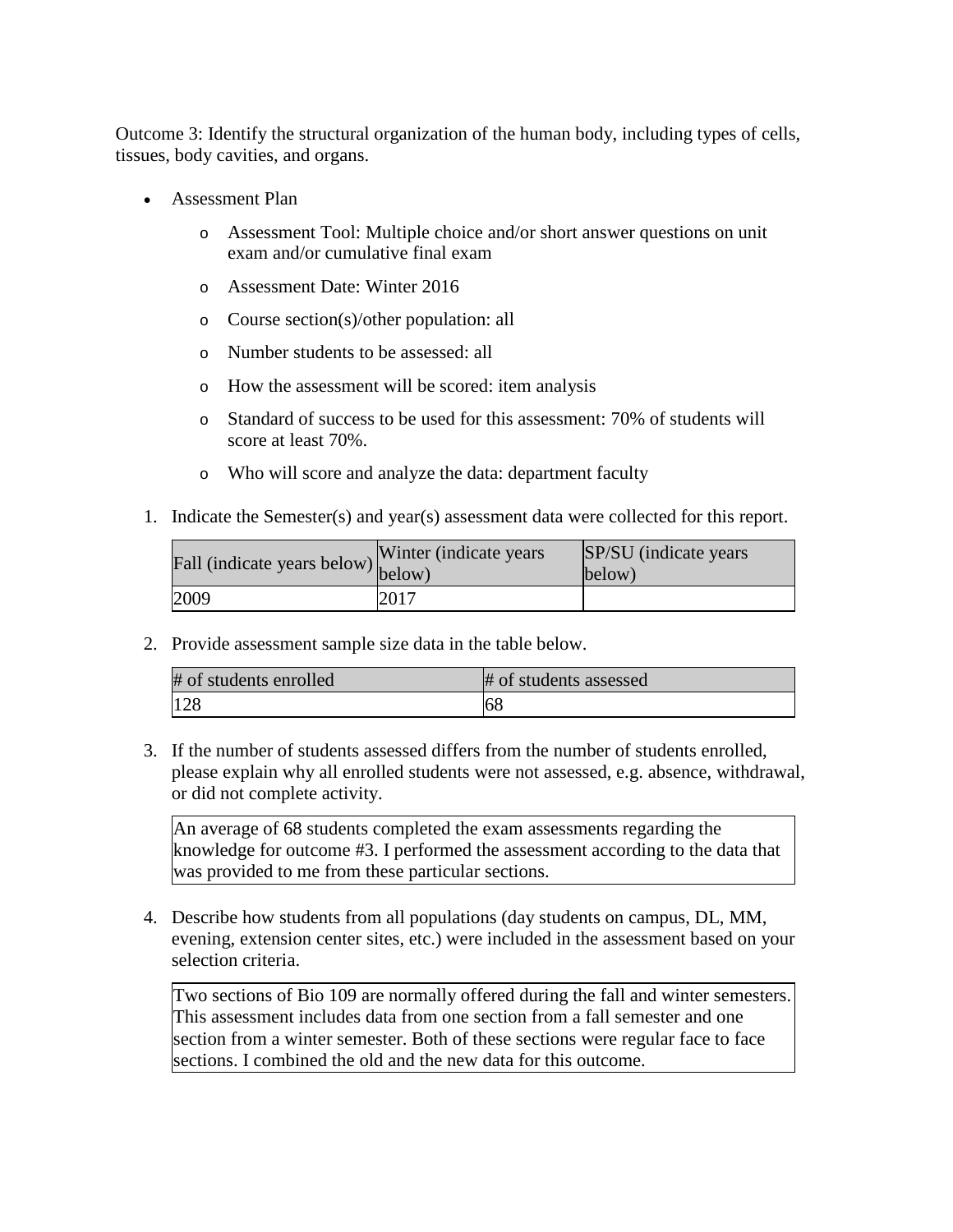5. Describe the process used to assess this outcome. Include a brief description of this tool and how it was scored.

The third outcome is a core concept and is tested on primarily in exam 1, but also throughout the course, there is a reinforcement of these concepts as well as a deeper look at them so a few questions from exams 2-5 are also included (from both semesters). I used the questions provided to me that related to this outcome from exams 1 through 5 (from both semesters). Students were assessed on their performance of these questions. Item analysis was performed.

6. Briefly describe assessment results based on data collected for this outcome and tool during the course assessment. Discuss the extent to which students achieved this learning outcome and indicate whether the standard of success was met for this outcome and tool.

Met Standard of Success: No

61% of the students (19 out of 32) scored more than 70% on the 12 questions for this outcome. The standard for success was not met.

7. Based on your interpretation of the assessment results, describe the areas of strength in student achievement of this learning outcome.

Students didn't perform well overall, but did come close to reaching the measurement of success on outcome #3. Bio 109 is almost identical to Bio 111 with the exception that there is a little more coverage in muscular anatomy due to a special emphasis for students in the PTA and radiology programs. In Bio 111, students typically perform about the same or better on this outcome. From this assessment, it appears that students may have understood the location of structure, but did not have a firm grasp on the functionality of those structures.

8. Based on your analysis of student performance, discuss the areas in which student achievement of this learning outcome could be improved. If student met standard of success, you may wish to identify your plans for continuous improvement.

There are some questions used for outcome #3 in which less than 70% of the students answered the question correctly. Further analysis would be needed in future assessments to determine:

- 1. If the questions are poorly written. In this case, the solution would be to either discard the questions or rewrite them.
- 2. If the questions were decent, but perhaps difficult for the students, then adjustment of teaching would be needed. More emphasis in lecture, more practice and class discussion regarding the question topics might be needed.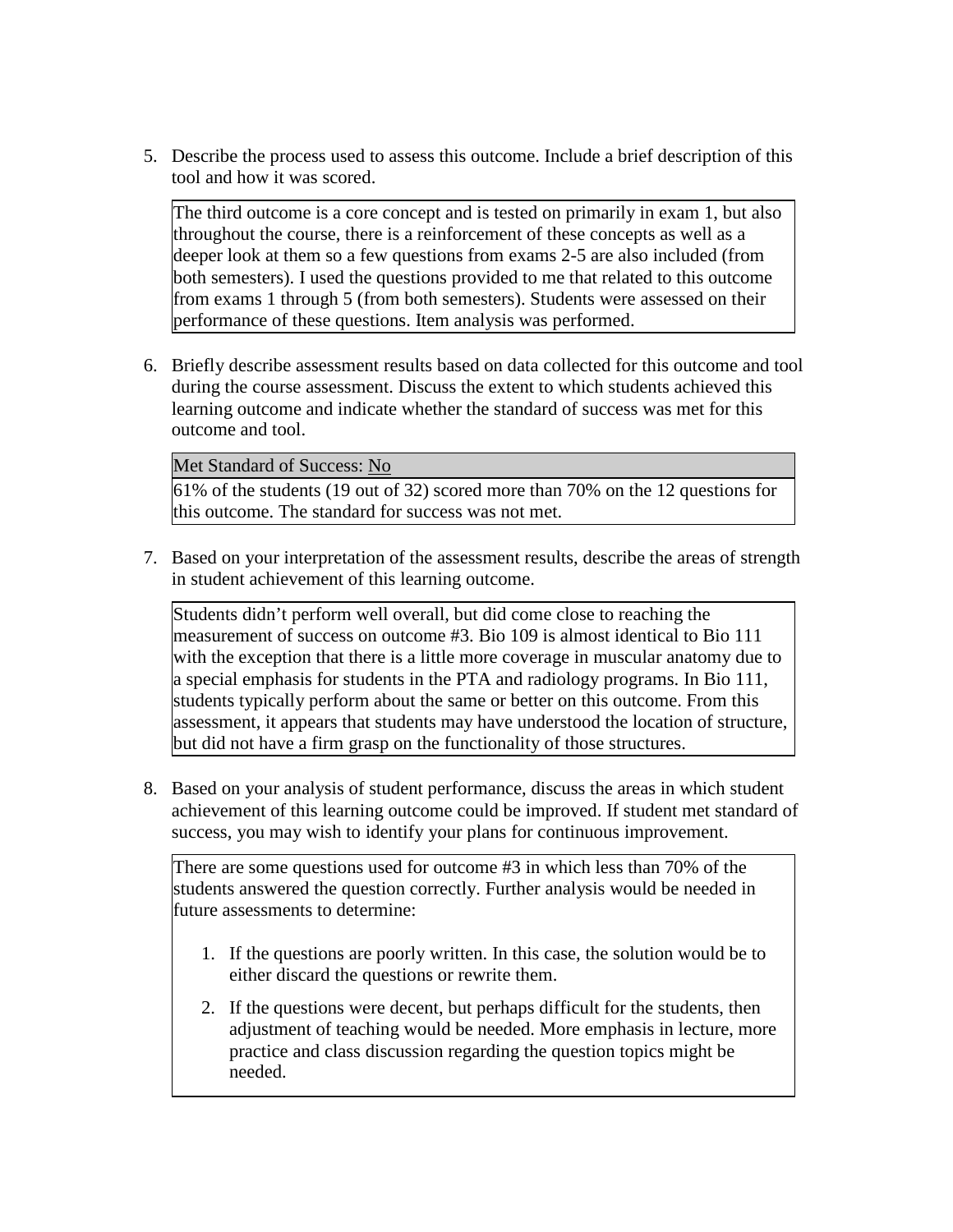3. Determine if the questions are truly indicative and relevant to the outcomes.

This data is questionable based on how it was collected and analyzed. In the future, a larger sample size taken over time should be used, the same questions should be used for all student sections as well as the same number of questions assessed per outcome and per student section. In addition, there will be more accurate and specific knowledge regarding the number of students enrolled and assessed. In terms of pedagogy, it seems important that instructors provide students with more practice with critical thinking and higher level question interpretation as well as more emphasis in lecture on these topics and more classroom discussion.

Outcome 4: Identify the major organ systems, their structures, and how those structures function to maintain homeostasis.

- Assessment Plan
	- o Assessment Tool: Multiple choice and/or short answer questions on unit exam and/or cumulative final exam
	- o Assessment Date: Winter 2016
	- o Course section(s)/other population: all
	- o Number students to be assessed: all
	- o How the assessment will be scored: item analysis
	- o Standard of success to be used for this assessment: 70% of students will score at least 70%.
	- o Who will score and analyze the data: department faculty
- 1. Indicate the Semester(s) and year(s) assessment data were collected for this report.

| Fall (indicate years below) below) | Winter (indicate years) | SP/SU (indicate years)<br>below) |
|------------------------------------|-------------------------|----------------------------------|
| 2009                               | 2017                    |                                  |

2. Provide assessment sample size data in the table below.

| # of students enrolled | # of students assessed |
|------------------------|------------------------|
| 128                    | 64                     |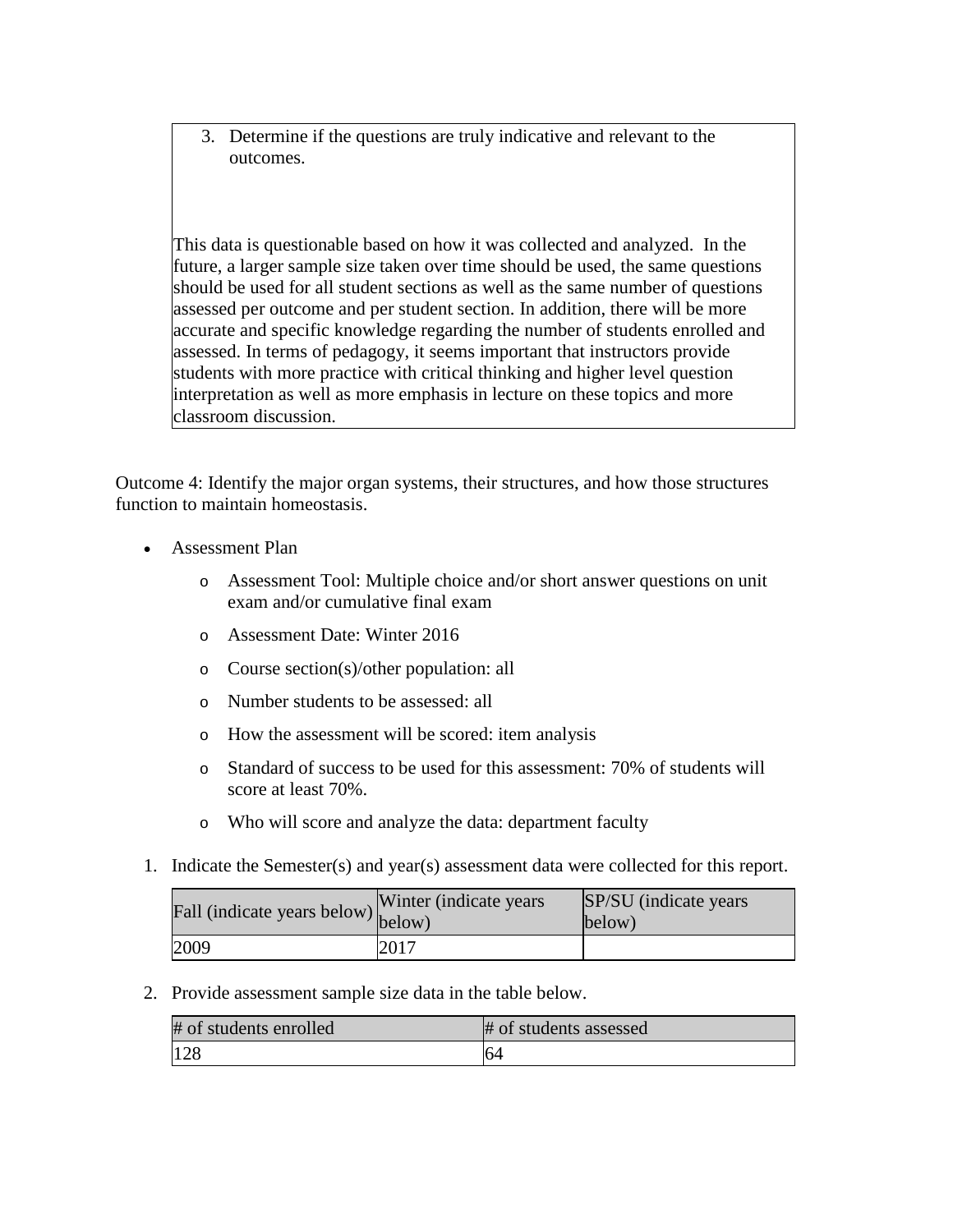3. If the number of students assessed differs from the number of students enrolled, please explain why all enrolled students were not assessed, e.g. absence, withdrawal, or did not complete activity.

An average of 64 students completed the exam assessments regarding the knowledge for outcome #4. I performed the assessment based on data that was provided to me by these specific sections.

4. Describe how students from all populations (day students on campus, DL, MM, evening, extension center sites, etc.) were included in the assessment based on your selection criteria.

Two sections of Bio 109 are normally offered during the fall and winter semesters. This assessment includes data from one section from a fall semester and one section from a winter semester. Both of these sections were regular face to face sections. I combined the old and the new data for this outcome.

5. Describe the process used to assess this outcome. Include a brief description of this tool and how it was scored.

The fourth outcome is a core concept and is tested throughout the course and in particular on exams 2-5. I used the questions provided to me that related to this outcome from exams 1 through 5 (from both semesters). Students were assessed on their performance of these questions. Item analysis was performed.

6. Briefly describe assessment results based on data collected for this outcome and tool during the course assessment. Discuss the extent to which students achieved this learning outcome and indicate whether the standard of success was met for this outcome and tool.

## Met Standard of Success: No

67% of the students (23 out of 34) scored more than 70% on the 8 questions for this outcome. The standard for success was not met.

7. Based on your interpretation of the assessment results, describe the areas of strength in student achievement of this learning outcome.

Students didn't perform well overall, but did come close to reaching the measurement of success on outcome #4. Bio 109 is almost identical to Bio 111 with the exception that there is a little more coverage in muscular anatomy due to a special emphasis for students in the PTA and radiology programs. In Bio 111, students typically perform about the same or better on this outcome. From this assessment, it appears that students had a fairly decent understanding of organ structure, but perhaps struggled with higher level questions that involved multiple steps in mentally coming up with an answer or perhaps misunderstood the language used in the question.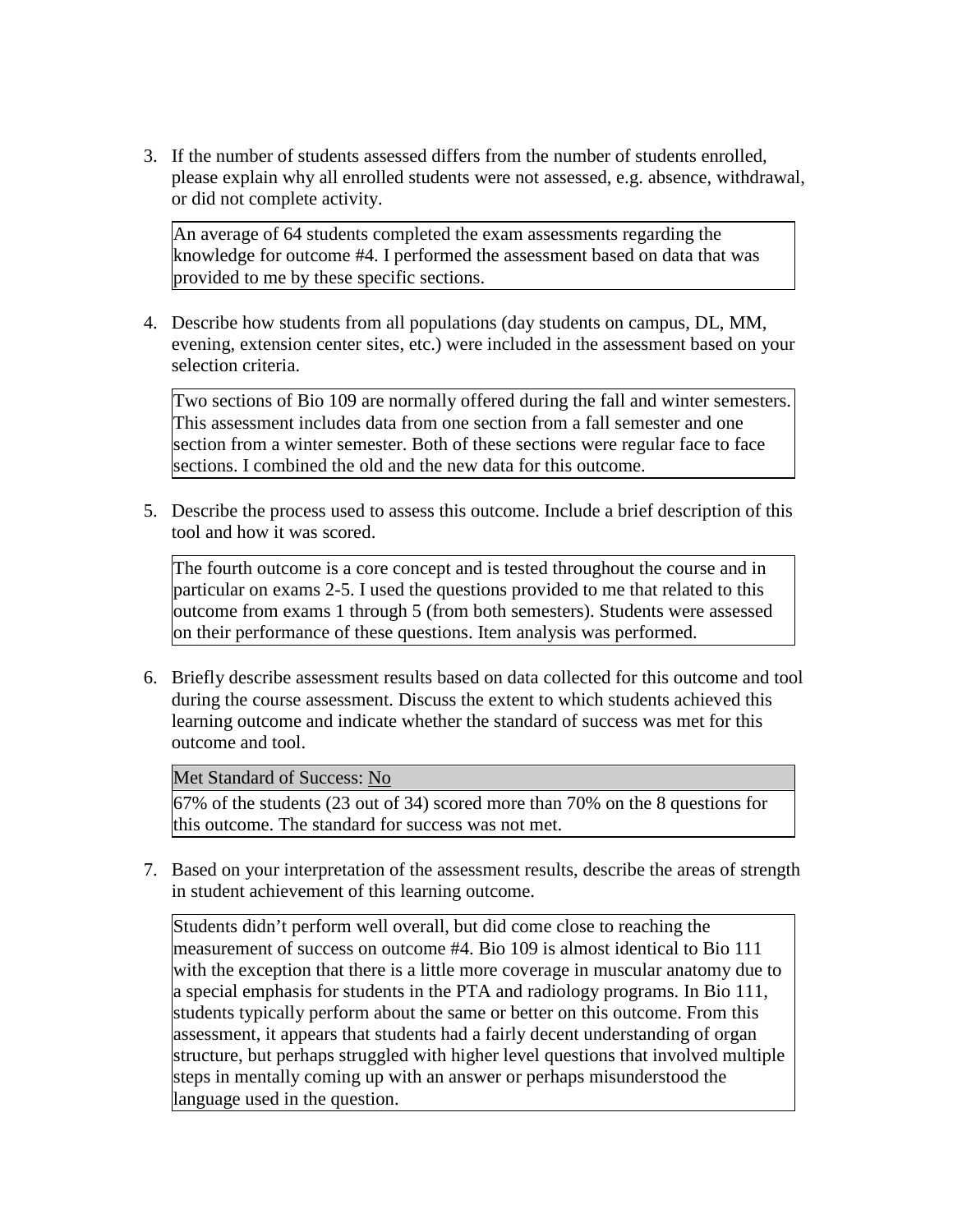8. Based on your analysis of student performance, discuss the areas in which student achievement of this learning outcome could be improved. If student met standard of success, you may wish to identify your plans for continuous improvement.

There are some questions used for outcome #3 in which less than 70% of the students answered the question correctly. Further analysis would be needed in future assessments to determine:

- 1. If the questions are poorly written. In this case, the solution would be to either discard the questions or rewrite them.
- 2. If the questions were decent, but perhaps difficult for the students, then adjustment of teaching would be needed. More emphasis in lecture, more practice and class discussion regarding the question topics might be needed.
- 3. Determine if the questions are truly indicative and relevant to the outcomes.

This data is questionable based on how it was collected and analyzed. In the future, a larger sample size taken over time should be used, the same questions should be used for all student sections as well as the same number of questions assessed per outcome and per student section. In addition, there will be more accurate and specific knowledge regarding the number of students enrolled and assessed. In terms of pedagogy, it seems important that instructors provide students with more practice with critical thinking and higher level question interpretation as well as more emphasis in lecture on these topics and more classroom discussion.

Outcome 5: Demonstrate proficiency in lab-based skills.

- Assessment Plan
	- o Assessment Tool: lab practical
	- o Assessment Date: Winter 2016
	- o Course section(s)/other population: all
	- o Number students to be assessed: all
	- o How the assessment will be scored: departmentally-developed rubric
	- o Standard of success to be used for this assessment: 70% of students will score at least 70%.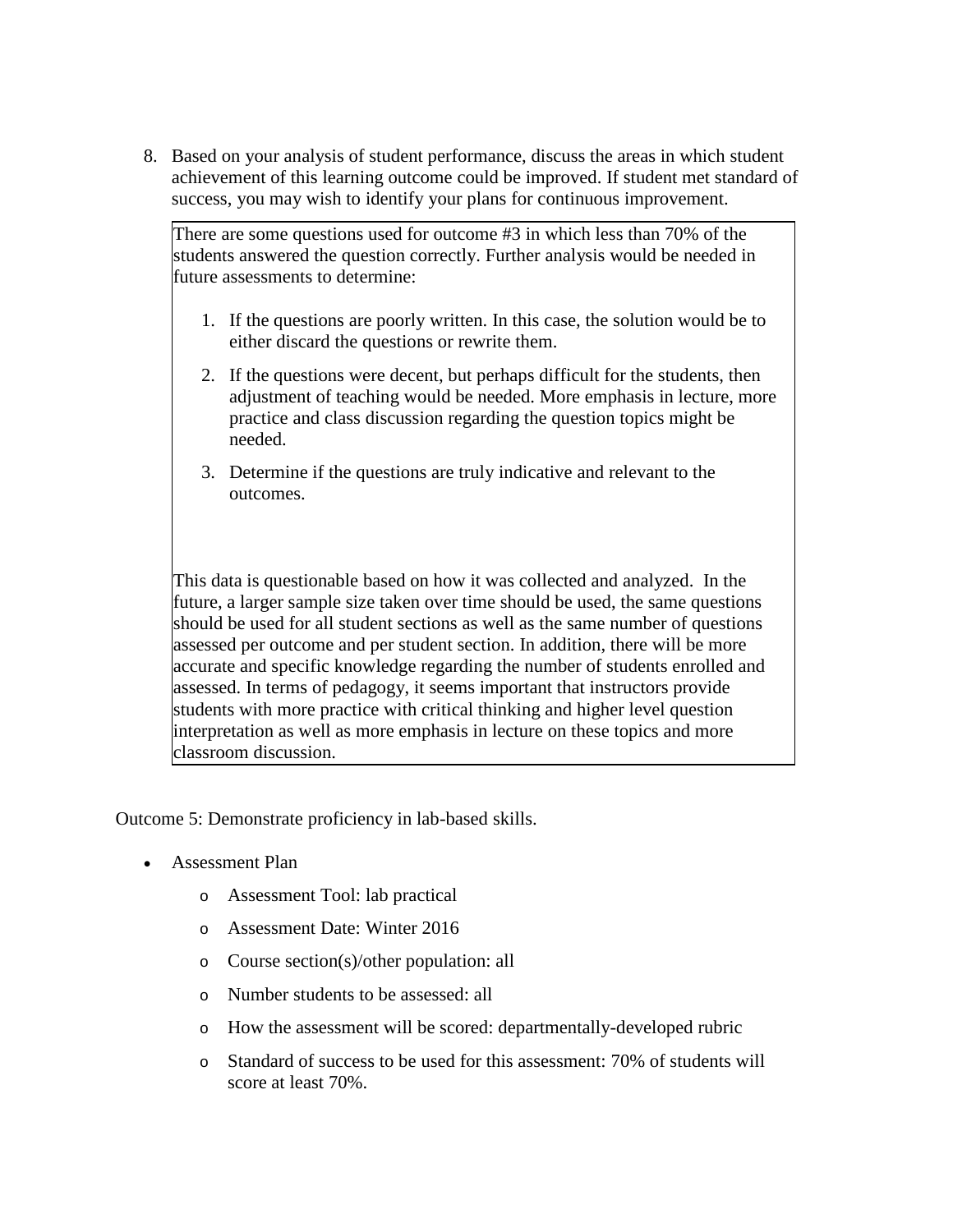- o Who will score and analyze the data: department faculty
- 1. Indicate the Semester(s) and year(s) assessment data were collected for this report.

| $\angle$ all (indicate years below) below) | Winter (indicate years) | SP/SU (indicate years)<br>below) |
|--------------------------------------------|-------------------------|----------------------------------|
| 2009                                       | 2017                    |                                  |

2. Provide assessment sample size data in the table below.

| # of students enrolled | # of students assessed |
|------------------------|------------------------|
| 128                    |                        |

3. If the number of students assessed differs from the number of students enrolled, please explain why all enrolled students were not assessed, e.g. absence, withdrawal, or did not complete activity.

There wasn't a collection of data for this outcome, so there wasn't an assessment performed.

4. Describe how students from all populations (day students on campus, DL, MM, evening, extension center sites, etc.) were included in the assessment based on your selection criteria.

There wasn't a collection of data for this outcome, so there wasn't an assessment performed.

5. Describe the process used to assess this outcome. Include a brief description of this tool and how it was scored.

There wasn't a collection of data for this outcome, so there wasn't an assessment performed.

6. Briefly describe assessment results based on data collected for this outcome and tool during the course assessment. Discuss the extent to which students achieved this learning outcome and indicate whether the standard of success was met for this outcome and tool.

Met Standard of Success: No

There wasn't a collection of data for this outcome, so there wasn't an assessment performed.

7. Based on your interpretation of the assessment results, describe the areas of strength in student achievement of this learning outcome.

This outcome was not assessed.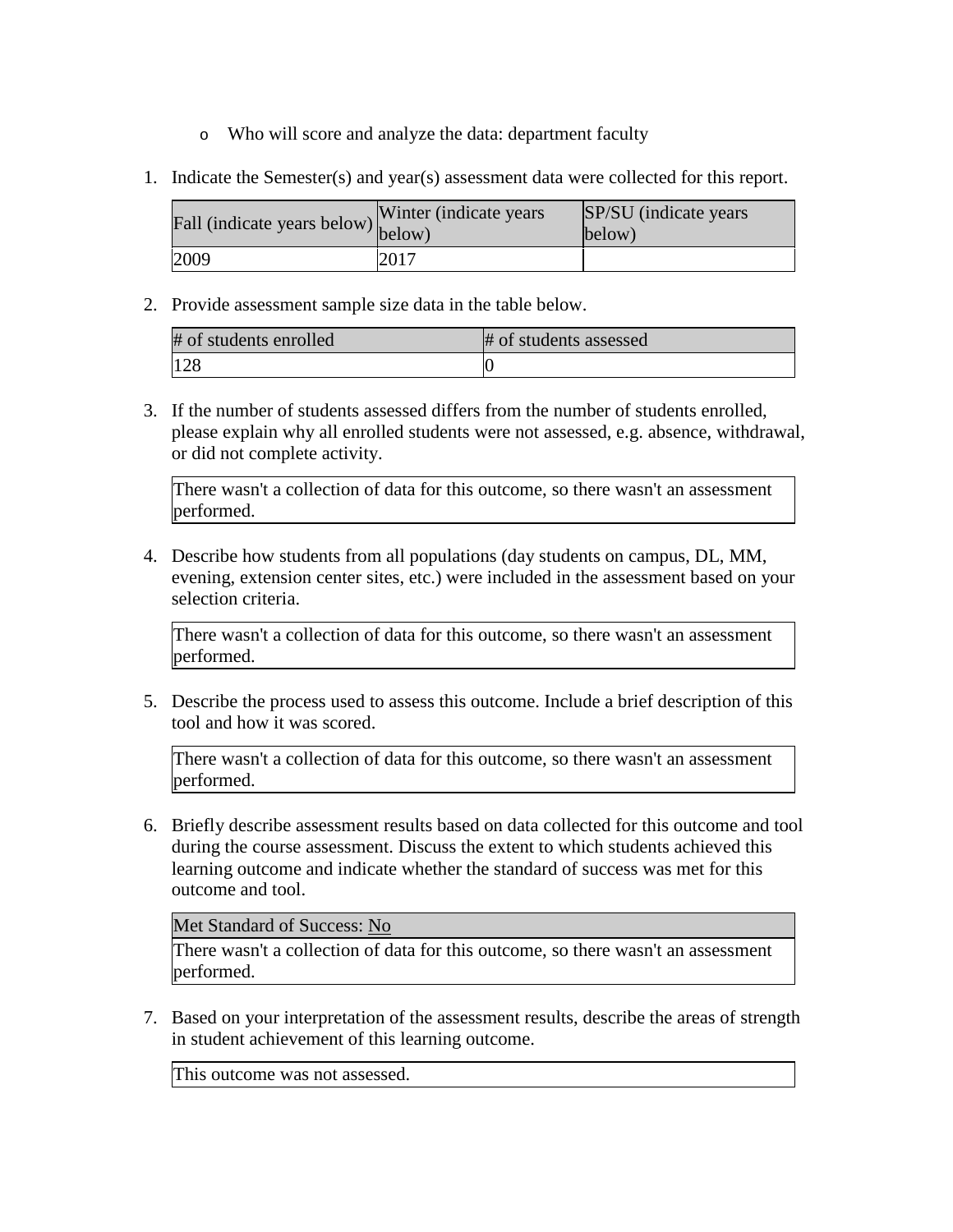8. Based on your analysis of student performance, discuss the areas in which student achievement of this learning outcome could be improved. If student met standard of success, you may wish to identify your plans for continuous improvement.

This outcome was not assessed.

## **II. Course Summary and Action Plans Based on Assessment Results**

1. Describe your overall impression of how this course is meeting the needs of students. Did the assessment process bring to light anything about student achievement of learning outcomes that surprised you?

This course hasn't been assessed for a long time. Marvin Boluyt offered his data from the 2009 semester and Lee Foley offered data from the 2017 semester. I combined the old and the new data for each outcome. While this is not ideal, it will offer some information about the success of Bio 109 students. Although, I do not normally teach this course, I was not surprised by most of the results when performing the assessment because I suspect that the success of Bio 109 students closely mimics the success of Bio 111 students because of the similar nature of the two courses.

2. Describe when and how this information, including the action plan, was or will be shared with Departmental Faculty.

This data will be shared with the departmental-time faculty at a regular department meeting. This data will also be shared with the part-time instructors who most regularly teach this course and in the future will be providing the assessment data.

3.

Intended Change(s)

| <b>Intended Change</b> | Description of the<br>change                                                                                                                                                                 | Rationale | Implementation<br>Date |
|------------------------|----------------------------------------------------------------------------------------------------------------------------------------------------------------------------------------------|-----------|------------------------|
| <b>Assessment Tool</b> | Use consistent and<br>ongoing assessment<br>of the Bio 109<br>Course.<br>-Larger sample size Better testing<br>-Use same<br>questions and same<br>number of questions<br>per outcome and per | results   | 2017                   |
|                        | student session                                                                                                                                                                              |           |                        |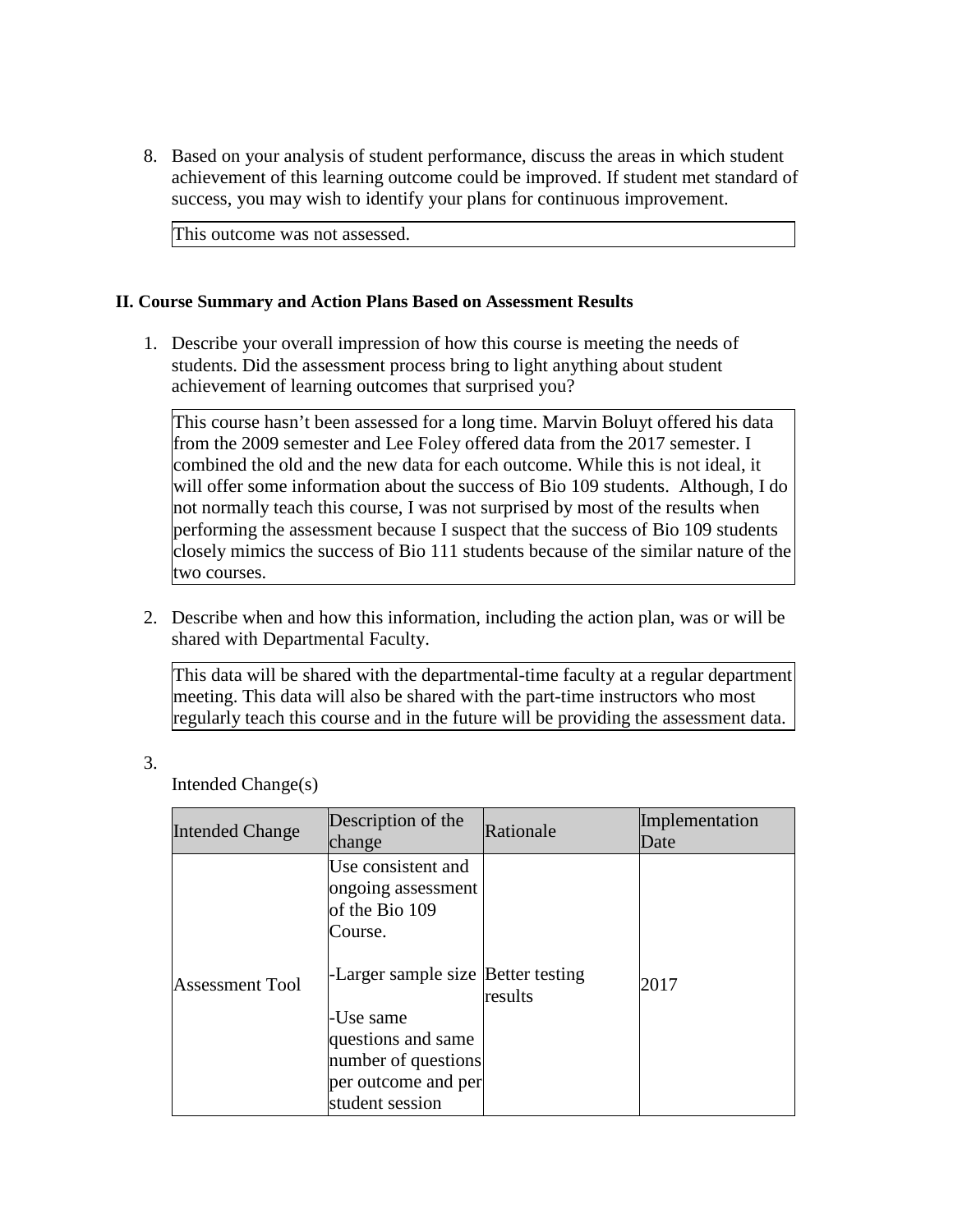| <b>Assessment Tool</b> | Embedded and<br>thoroughly vetted<br>exam questions<br>used in both<br>sections of Bio<br>109.<br>Going forward, this<br>course will be<br>assessed every<br>semester.                                                                                          | This will provide<br>much more data and<br>so will give better<br>information<br>regarding the<br>success of the Bio<br>109 students.   | 2017 |
|------------------------|-----------------------------------------------------------------------------------------------------------------------------------------------------------------------------------------------------------------------------------------------------------------|-----------------------------------------------------------------------------------------------------------------------------------------|------|
| Course<br>Assignments  | Better pedagogical<br>practices.<br>-More lecture and<br>class room<br>discussion on<br>specific outcome<br>topics<br>-More student<br>practice on higher<br>level Bloom<br>questions                                                                           | <b>Increased student</b><br>success                                                                                                     | 2018 |
| Other: Lack of Data    | Lab Outcome #5<br>assessed.<br>I will make a plan<br>with the part-time<br>instructors who<br>teach this course<br>concerning the lab<br>assessment and how<br>to institute this as<br>another part of the<br>ongoing (every<br>semester) course<br>evaluation. | This will provide<br>assessment<br>information on the<br>success of Bio 109<br>students in the<br>laboratory portion<br>of this course. | 2017 |

4. Is there anything that you would like to mention that was not already captured?

5.

# **III. Attached Files**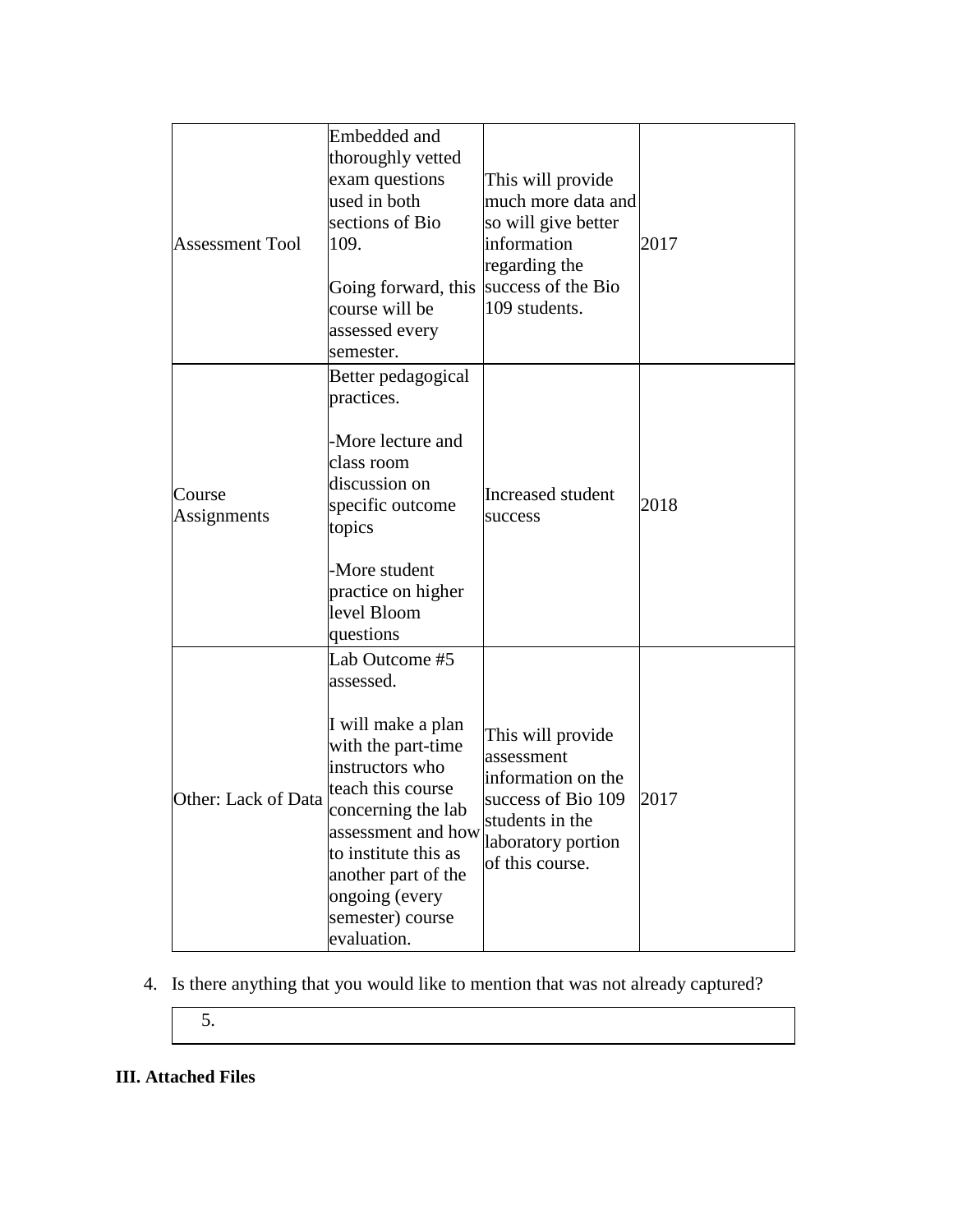# Bio 109 Assessment Questions Bio 109 Data

| <b>Faculty/Preparer:</b>                                           | Susan Dentel Date: $05/22/2017$ |                           |
|--------------------------------------------------------------------|---------------------------------|---------------------------|
| <b>Department Chair:</b>                                           | Anne Heise                      | <b>Date:</b> $05/24/2017$ |
| <b>Dean:</b>                                                       | Kristin Good Date: $05/30/2017$ |                           |
| <b>Assessment Committee Chair: Michelle Garey Date: 08/31/2017</b> |                                 |                           |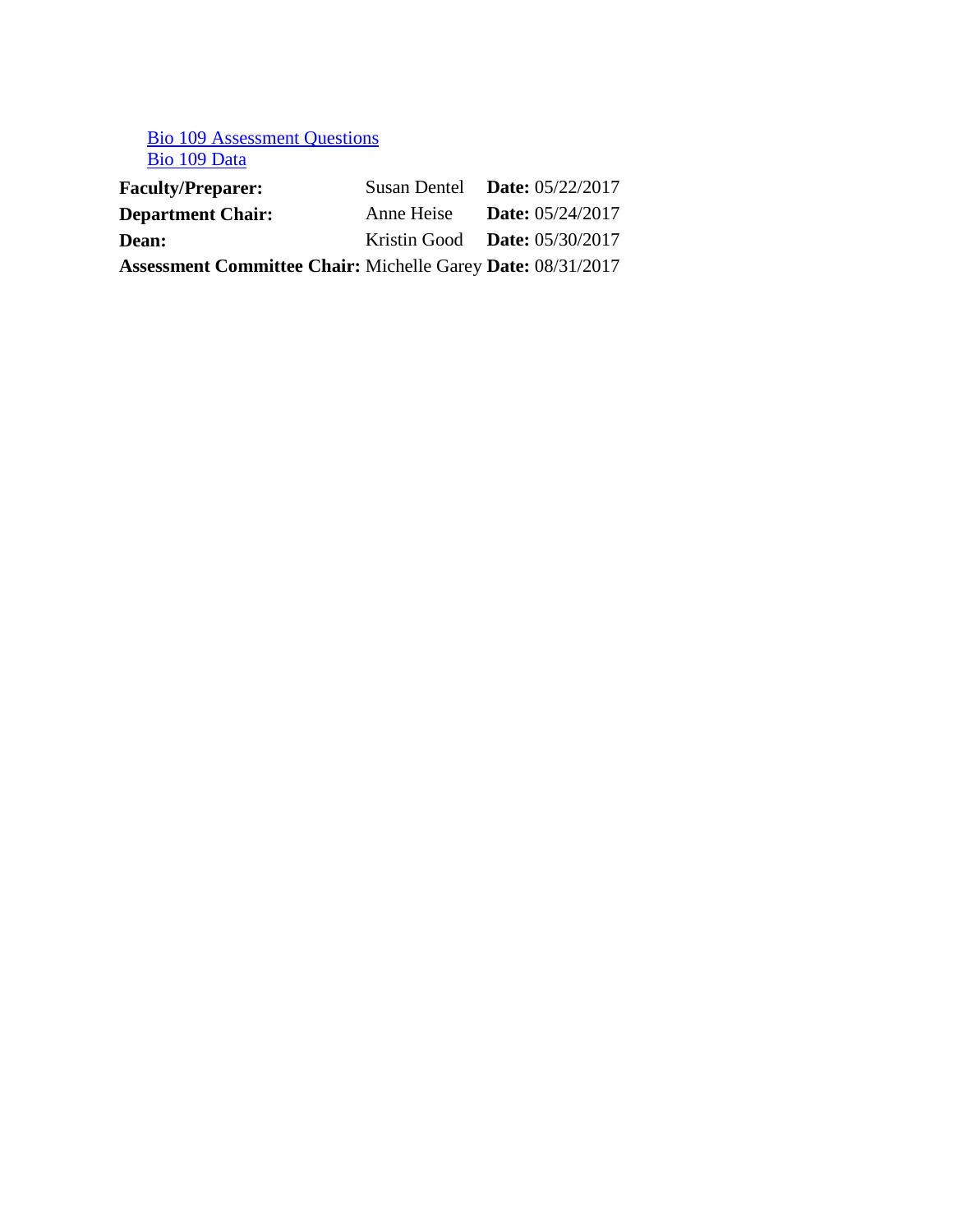## **COURSE ASSESSMENT REPORT**

### **Background Information**

- 1. Course assessed:
	- Course Discipline Code and Number: BIO 109 Course Title: Essentials of Human Anatomy and Physiology Division/Department Codes: MNBS/LIF
- 2. Semester assessment was conducted (check one):
	- $\boxtimes$  Fall 200V
	- $\Box$  Winter 20
	- $\Box$  Spring/Summer 20
- 3. Assessment tool(s) used: check all that apply.
	- $\Box$  Portfolio
	- $\Box$  Standardized test
	- $\Box$  Other external certification/licensure exam (specify):
	- $\Box$  Survey
	- $\Box$  Prompt
	- $\Box$  Departmental exam
	- $\Box$  Capstone experience (specify):
	- $\boxtimes$  Other (specify): Cumulative Final Exam and Lab Performance
- 4. Have these tools been used before?
	- $\boxtimes$  Yes  $\Box$  No

If yes, have the tools been altered since its last administration? If so, briefly describe changes made. Cumulative final exam questions are modified every semester.

- 5. Indicate the number of students assessed/total number of students enrolled in the course. 38/49
- 6. Describe how students were selected for the assessment. all who took the final exam were assessed

### **Results**

- 1. Briefly describe the changes that were implemented in the course as a result of the previous assessment. Ongoing changes based on feedback from instructors of the Radiography Program, into which this course feeds.
- 2. State each outcome from the master syllabus that was assessed. all were assessed
- 3. Briefly describe assessment results based on data collected during the course assessment, demonstrating the extent to which students are achieving each of the learning outcomes listed above. Please attach a summary of the data collected.

Please see attached summary. The data suggest that all outcomes were achieved.

- 4. For each outcome assessed, indicate the standard of success used, and the percentage of students who achieved that level of success. The standard was 70% of the students responding correctly to clusters of questions. These percents and copies
- of the questions are attached. 5. Describe the areas of strength and weakness in students' achievement of the learning outcomes shown in
- assessment results.

Please return completed form to the Office of Curriculum & Assessment, SC 247.

 $4/PB$   $5/2/8$  /07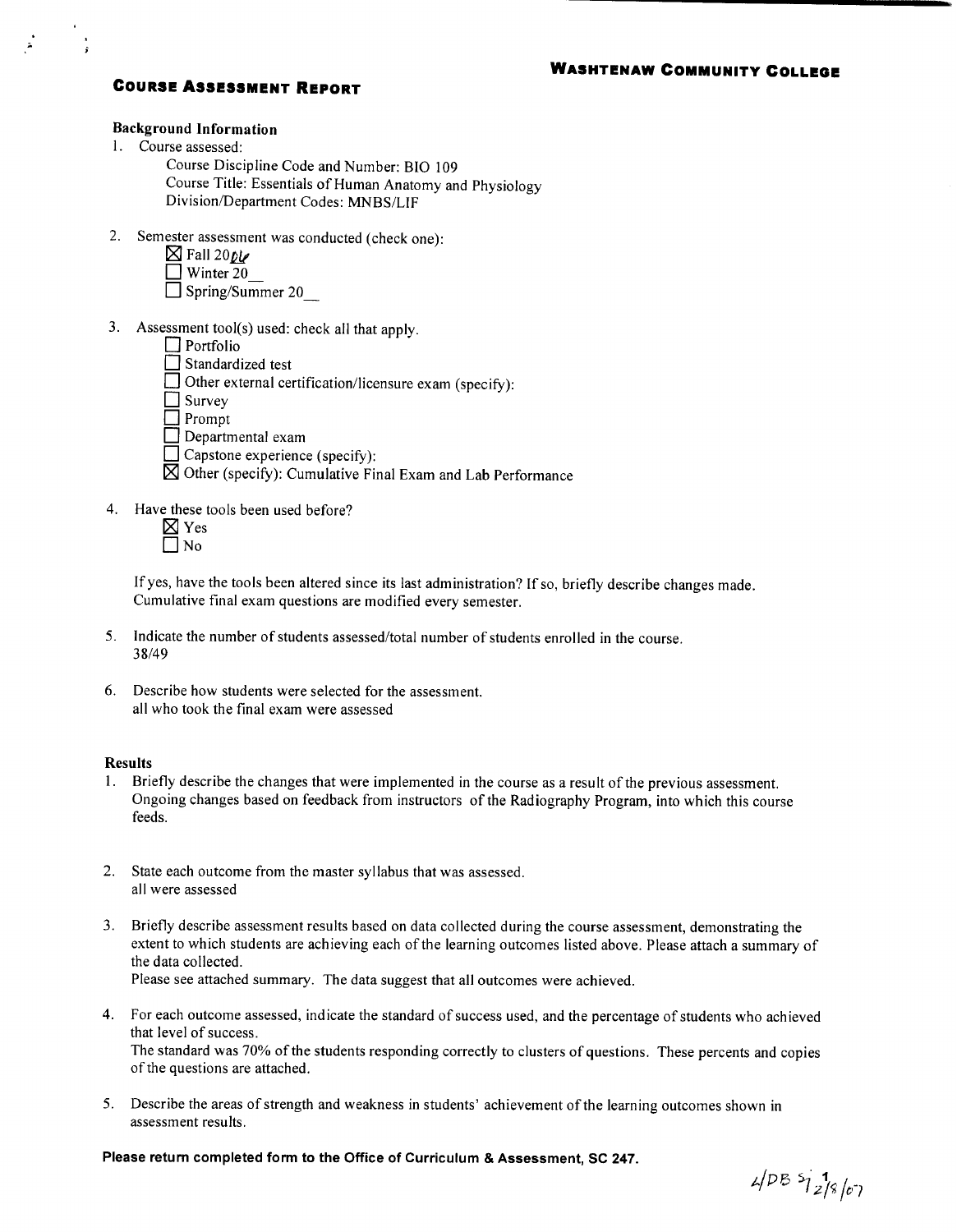### **COURSE ASSESSMENT REPORT**

Strengths: The assessment results indicate that the target level of successful student learning outcomes was achieved.

Weaknesses: Student performance in two areas, namely homeostasis and cellular concepts, was lower (although clearly above threshold) than in the other assessment areas.

### Changes influenced by assessment results

- 1. If weaknesses were found (see above) or students did not meet expectations, describe the action that will be taken to address these weaknesses, along with a timeline for these actions. Cells and homeostatic mechanisms are areas that have historically been challenging for students. Faculty in this area will be discussing these results this winter. We anticipate that technology-based approaches, sch as DVD and webbased animations will be a major component.. In addition, we will adjust ongoing development of lab-based case studies to specifically emphasize homeostasis. We began implementeing these changes durng fall 2006 based on assessment results for BIO 111 and will continue to do so during winter 2007.
- 2. Identify any other intended changes that will be instituted based on results of this assessment activity (check all that apply). Please describe changes and give rationale for change.

 $\Box$  Master syllabus Change/rationale:

 $\Box$  Curriculum Change/rationale:

 $\boxtimes$  Course syllabus

Change/rationale: restate objectives for better consistency with assessment tools/more careful alignment between outcome objectives and assessment tools should help students

 $\Box$  Course assignments Change/rationale:

 $\Box$  Course materials (check all that apply)

 $\Box$  Textbook

 $\Box$  Handouts

 $\boxtimes$  Other: modify objectives (handouts and on Blackboard) for consistency with assessment tools Change/rationale:

 $\boxtimes$  Instructional methods

Change/rationale: We are changing the emphasis on lab quizzes from assesment to pedagogy by redesigning the quizzes to be collaborative activities.

### $\boxtimes$  Other: Cadaver Lab

Change/rationale: We will be bringing the cadaver lab online this term. We abelieve that this will provide a new bridge to concepts for our students and will incorporate it in future outcome assessments.

#### **Future plans**

1. Describe the extent to which the assessment tools used were effective in measuring student achievement of learning outcomes for this course.

The assessment revealed areas where students are successful as well as areas where improvement can occur. In this regard the tools were useful.

2. If the assessment tools were not effective, describe the changes that will be made for future assessments. Assessment tools appear effective, but evaluation and modification is ongoing -- in particular, we will continue to check for consistenciy between stated outcome objectives and corresponding assessment tools.